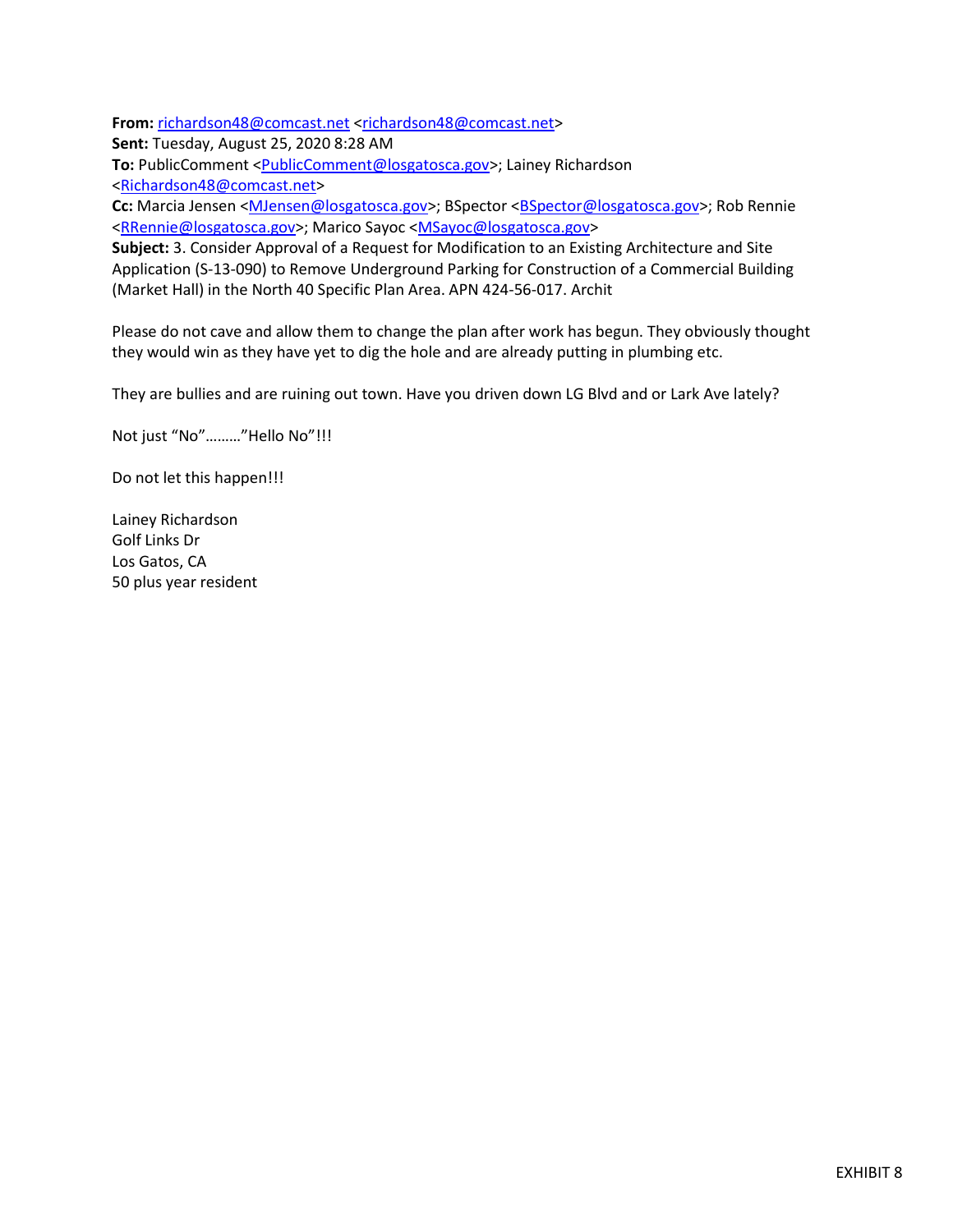**From:** Laura Steger < | steger@hotmail.com> **Sent:** Monday, August 24, 2020 8:14 PM **To:** Planning Comment [<PlanningComment@losgatosca.gov>](mailto:PlanningComment@losgatosca.gov) **Subject:** Public Comment #3 - Underground Garage Item of North 40 Project

Hello,

I am a resident of the Town Los Gatos and live in the La Rinconada area of Los Gatos. I would like to provide a public comment opposing the application from the Developer of the North 40 project to remove the underground parking located under the Market Hall of such project. Certainly, eliminating this underground parking structure will cause an overflow need for cars to use street parking and/or ground lots within the development. Also, it is my understanding that residential units that are part of the North 40 project are being allotted minimal parking spaces and, therefore, this underground parking lot can potentially serve as overflow residential parking when needed. Additionally, the underground parking lot can serve the mid-size retail stores that will be permitted under the second phase of the North 40 project, and minimize the need for large, ground-level parking lots. The Developer of the North 40 project presumably felt that an underground parking structure was necessary when they included this in their plan and submitted their plan to the Town for approval and permitting. I would surmise that the need for such parking has not changed based on the density of the North 40 project and based on no overriding factors that have significantly changed this need. With this said, I ask that the Planning Commission deny the Developer's application to remove the underground parking lot located under the Market Hall of the North 40 project.

Thank you. Laura Steger 17286 Clearview Drive, Los Gatos CA 95032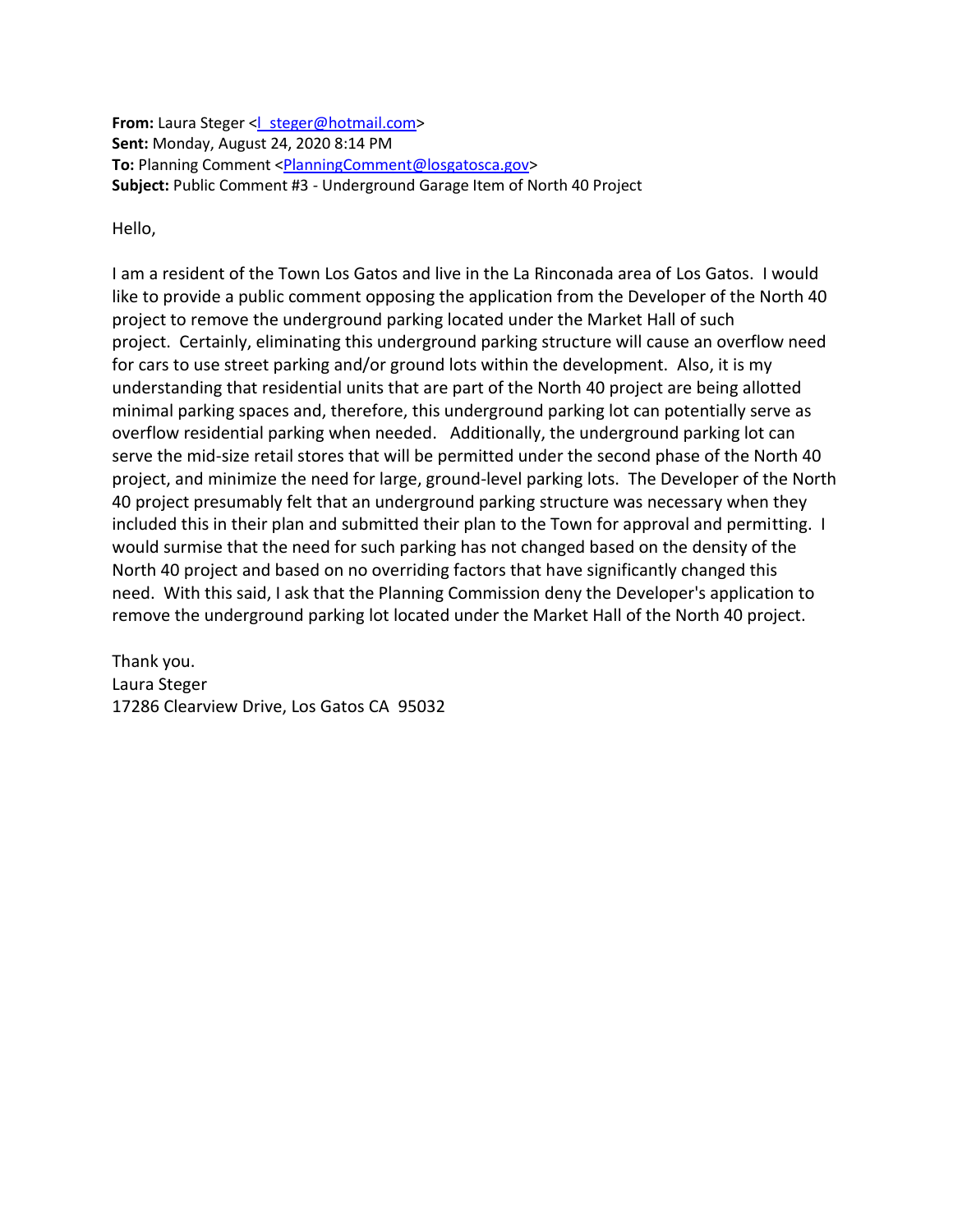**From:** [richardson48@comcast.net](mailto:richardson48@comcast.net) [<richardson48@comcast.net>](mailto:richardson48@comcast.net)

**Sent:** Tuesday, August 25, 2020 8:28 AM

To: PublicComment [<PublicComment@losgatosca.gov>](mailto:PublicComment@losgatosca.gov); Lainey Richardson

[<Richardson48@comcast.net>](mailto:Richardson48@comcast.net)

**Cc:** Marcia Jensen [<MJensen@losgatosca.gov>](mailto:MJensen@losgatosca.gov); BSpector [<BSpector@losgatosca.gov>](mailto:BSpector@losgatosca.gov); Rob Rennie [<RRennie@losgatosca.gov>](mailto:RRennie@losgatosca.gov); Marico Sayoc [<MSayoc@losgatosca.gov>](mailto:MSayoc@losgatosca.gov)

**Subject:** 3. Consider Approval of a Request for Modification to an Existing Architecture and Site Application (S-13-090) to Remove Underground Parking for Construction of a Commercial Building (Market Hall) in the North 40 Specific Plan Area. APN 424-56-017. Archit

Please do not cave and allow them to change the plan after work has begun. They obviously thought they would win as they have yet to dig the hole and are already putting in plumbing etc.

They are bullies and are ruining out town. Have you driven down LG Blvd and or Lark Ave lately?

Not just "No"………"Hello No"!!!

Do not let this happen!!!

Lainey Richardson Golf Links Dr Los Gatos, CA 50 plus year resident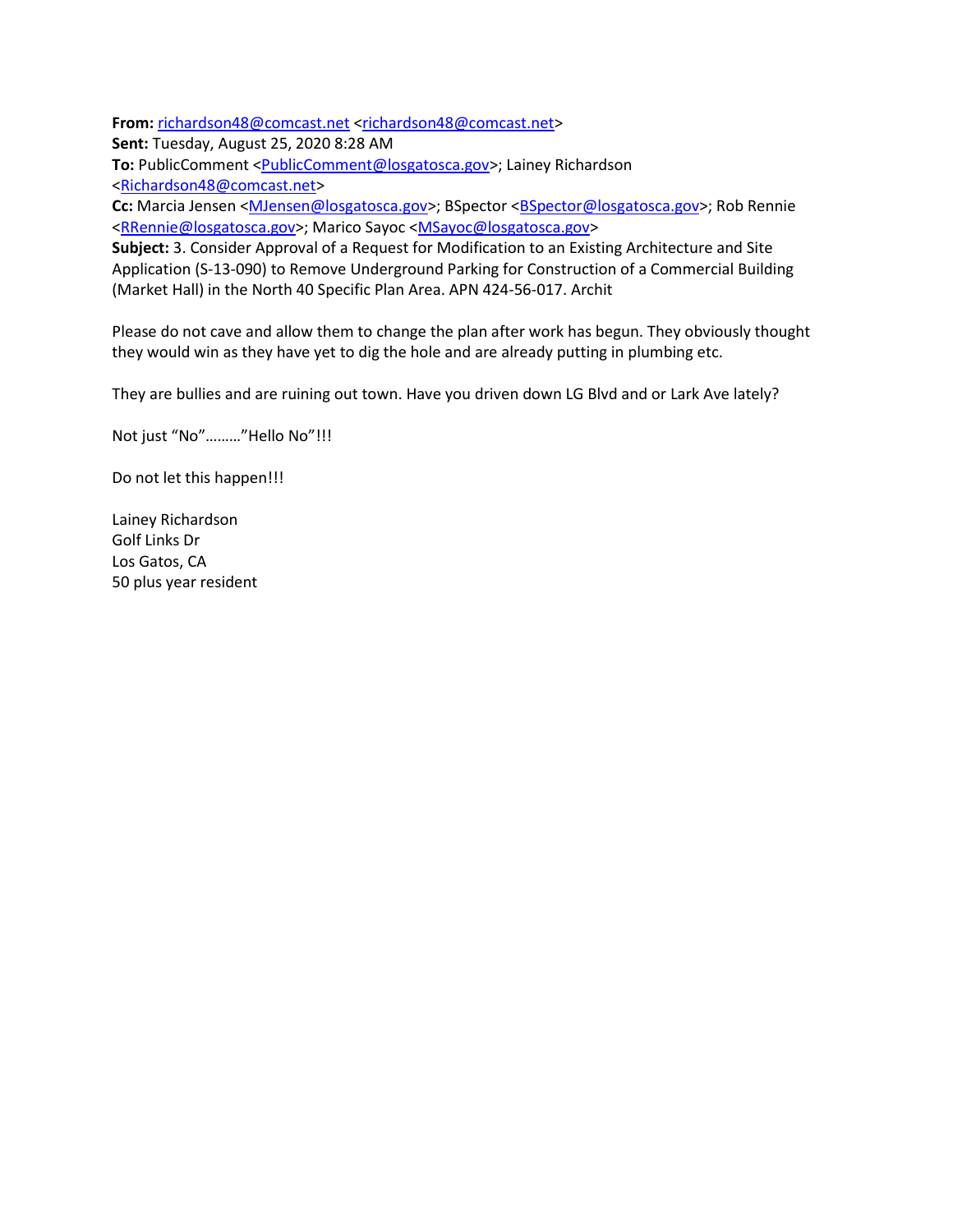**From:** Jay Lord <*jlord@kw.com>* **Sent:** Monday, August 24, 2020 7:11:11 PM **To:** Joel Paulson [<jpaulson@losgatosca.gov>](mailto:jpaulson@losgatosca.gov) **Subject:** Opposed to Latest North 40 Changes!

Hi Joel,

I am a resident in Los Gatos for the past 30+ years who lives near this North 40 project. I **strongly** oppose the developers latest proposal to remove the underground parking located under the Market Hall (I believe it's item #3 in the August 26 Planning Commission meeting).

Seriously this cost saving/profit increasing strategy by the developer is a short sighted blatant developer shortcut. And on top of that, they try to slip it past us while we are all consumed with covid 19, fires, school online learning, etc.

The reduction of the underground parking structure means cars parked on ground lots or through the streets. However, the residential units have minimal parking, one car garage and street parking, which means any residential parking overflow has nowhere to go. Removing the underground parking also limits what stores can be permitted in the second phase of the North 40. The underground parking will serve those stores, minimizing the need for large ground level parking lots.

Allowing these developers to go back and make incremental changes to the overall application puts all the work the Town and it's residents did to ensure the North 40 would be an asset to the Town, a step behind. We should hold the developer responsible to uphold what was agreed upon.

Please Joel do the right thing.

Thank you! Jay

Jay Lord 206 Jo Drive Los Gatos 408.621.1500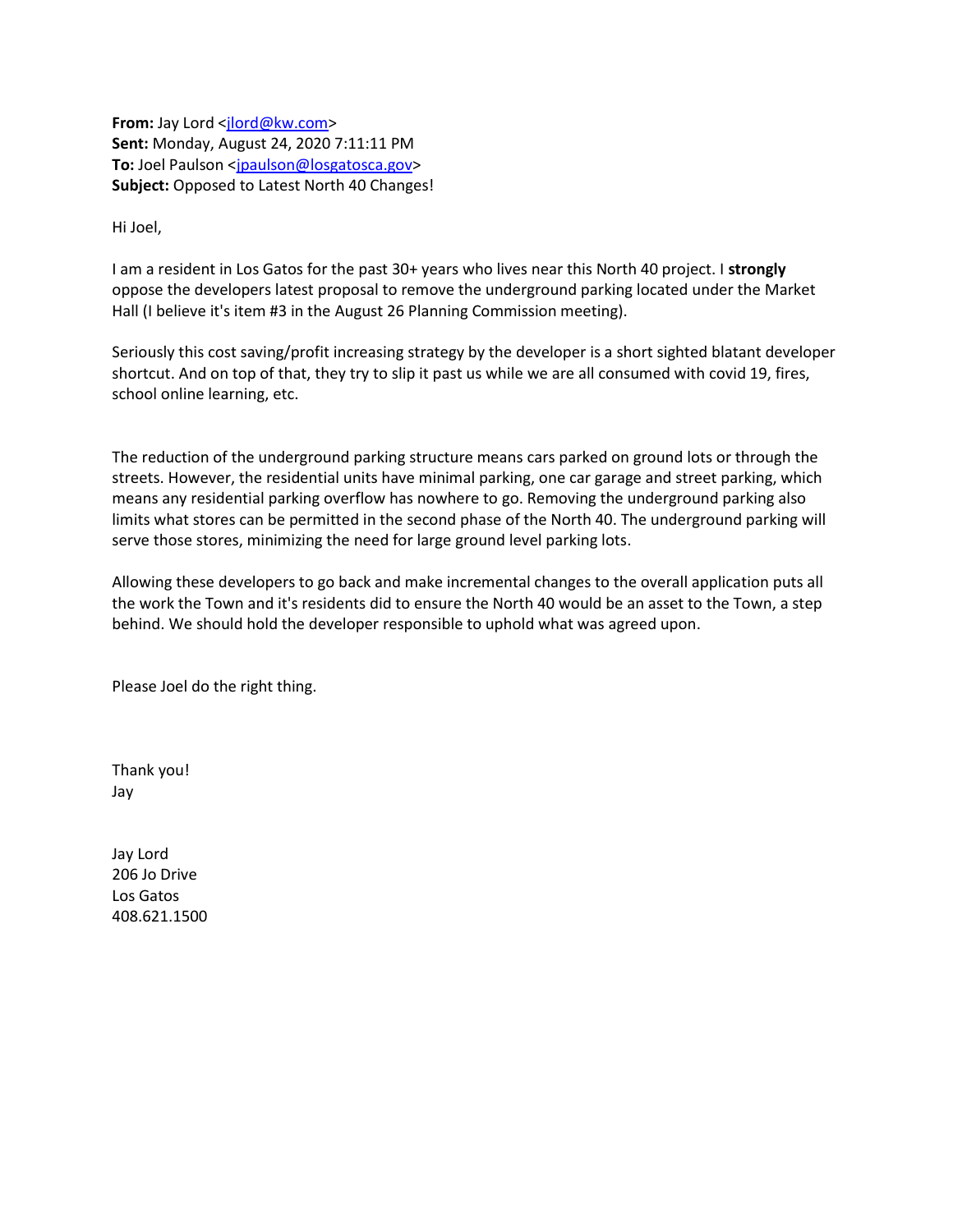From: Judy Comcast [<judy\\_mccool@comcast.net>](mailto:judy_mccool@comcast.net) Sent: Monday, August 24, 2020 3:19 PM To: Joel Paulson [<jpaulson@losgatosca.gov>](mailto:jpaulson@losgatosca.gov) Subject: Upcoming council meeting - agenda #3

Hello Mr Paulson- My note is regarding #3 in the upcoming agenda for the council meeting (North 40) I'm responding to a recent and alarming notification that I received regarding suggested changes benefitting the North 40 developers. I'm imploring you- DO NOT allow them to make the change of not putting in the underground garage. How dare they try to switch this item in their development plans! They've made enough intrusions into our beautiful town- the plans were approved and that should be it! They stand to make millions of dollars and will not put any of that money back into the town! They will leave us scarred with ugly homes and much unneeded retail space while taking away one of the last open spaces that Los Gatos has (they didn't even keep one tree from the historic orchard). Please do not allow them to run rough shot all over us again! I will loose faith in the town council and all it suppose to stand for- the right of the people- for the people!

Regards, Judy McCool - resident of Los Gatos 21 years

Please excuse any auto correct mistakes. :-( Regards, Judy McCool Sent from my iPhone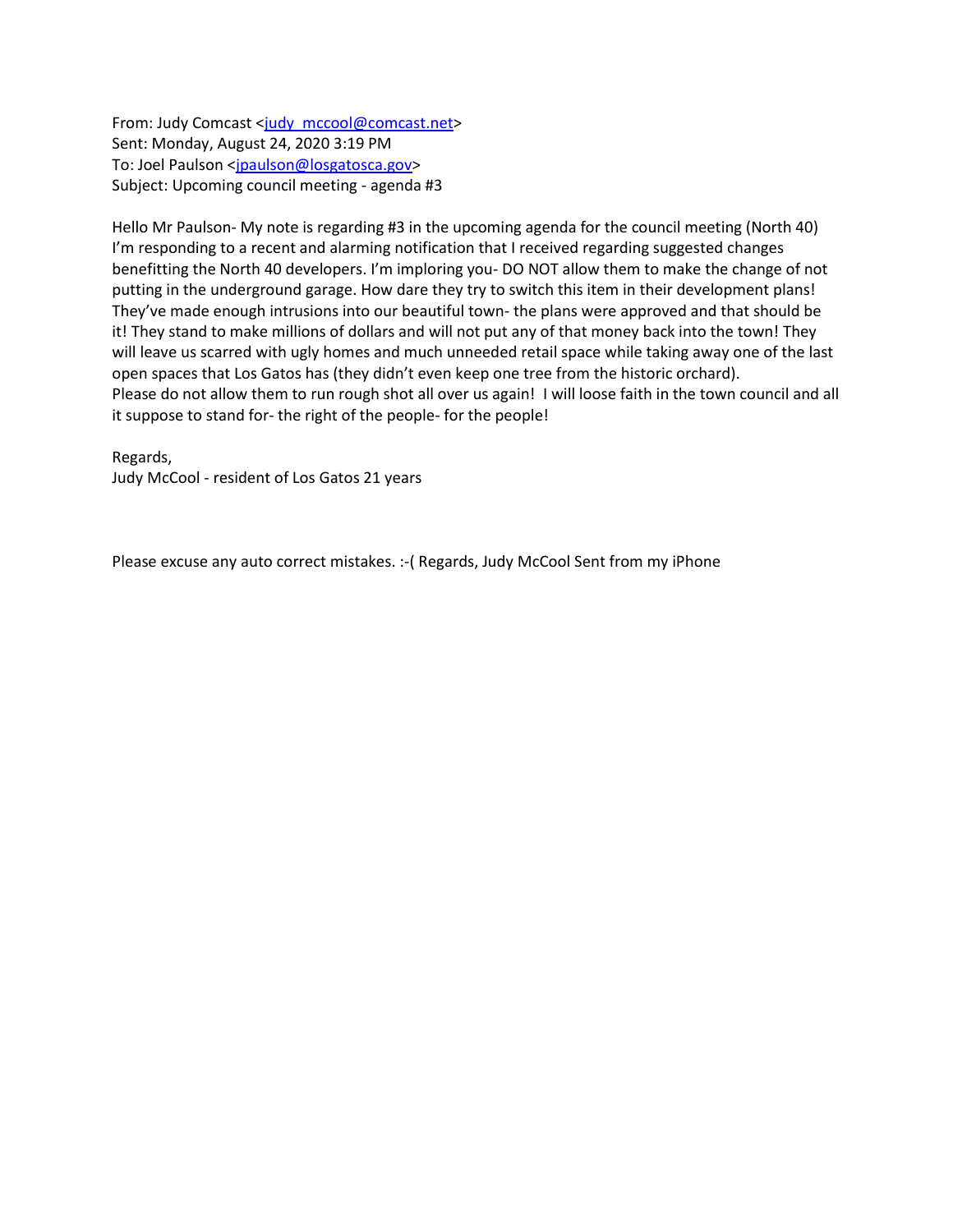**From:** Jeff Powell [<jeffpmerc@yahoo.com>](mailto:jeffpmerc@yahoo.com) **Sent:** Monday, August 24, 2020 2:54 PM **To:** Planning Comment [<PlanningComment@losgatosca.gov>](mailto:PlanningComment@losgatosca.gov) **Subject:** Public Comment Item # 3

Hi,

My name is Jeff and I am resident of Los Gatos.

I wanted to provide my written feedback for the August 26th meeting on public comment item #3.

I am opposed to the modification of the building to plan in north 40 to remove the underground parking. A lot of time, planning and negotiation was done to finalize the current building plan. As part of this plan adequate parking is a MUST. Modifying the plan at this point seems like a clear attempt to maximize the profit at the expense of the community (over-crowded street parking, traffic,etc). I request the committee reject this modification and require the underground parking to be put in place as was in the building plan.

Thank you, Jeff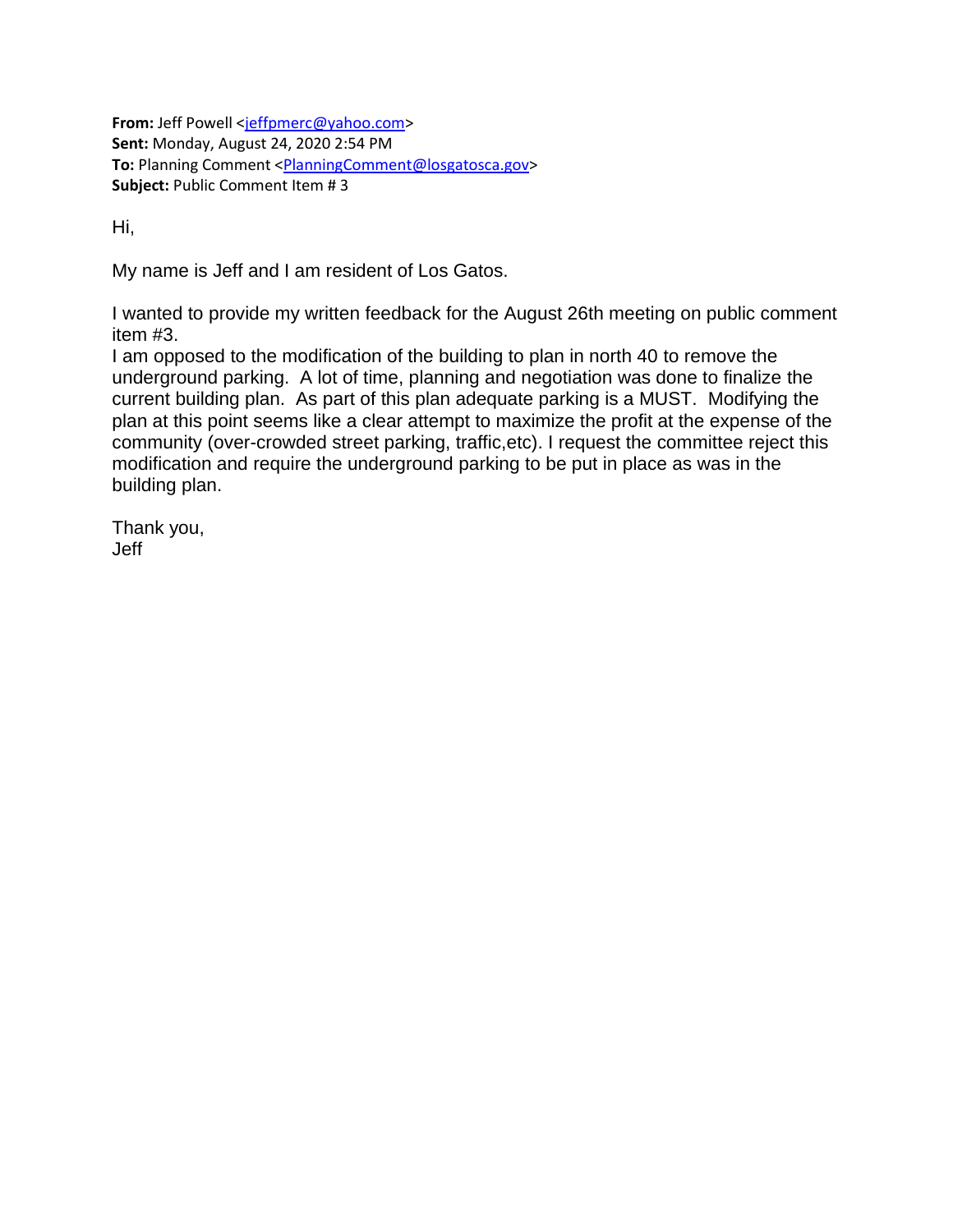Good evening Joel! I was just made aware of changes or elimination to the North 40 parking garage. This is NOT acceptable! The time and energy from everyone, attending meetings etc. would come down to a giant waste of time. The community finally went along with a very controversial project and for the owners to want to change a crucial, important part of the project should unanimously be rejected.

Thank-you,

Susan Burnett 85 Ellenwood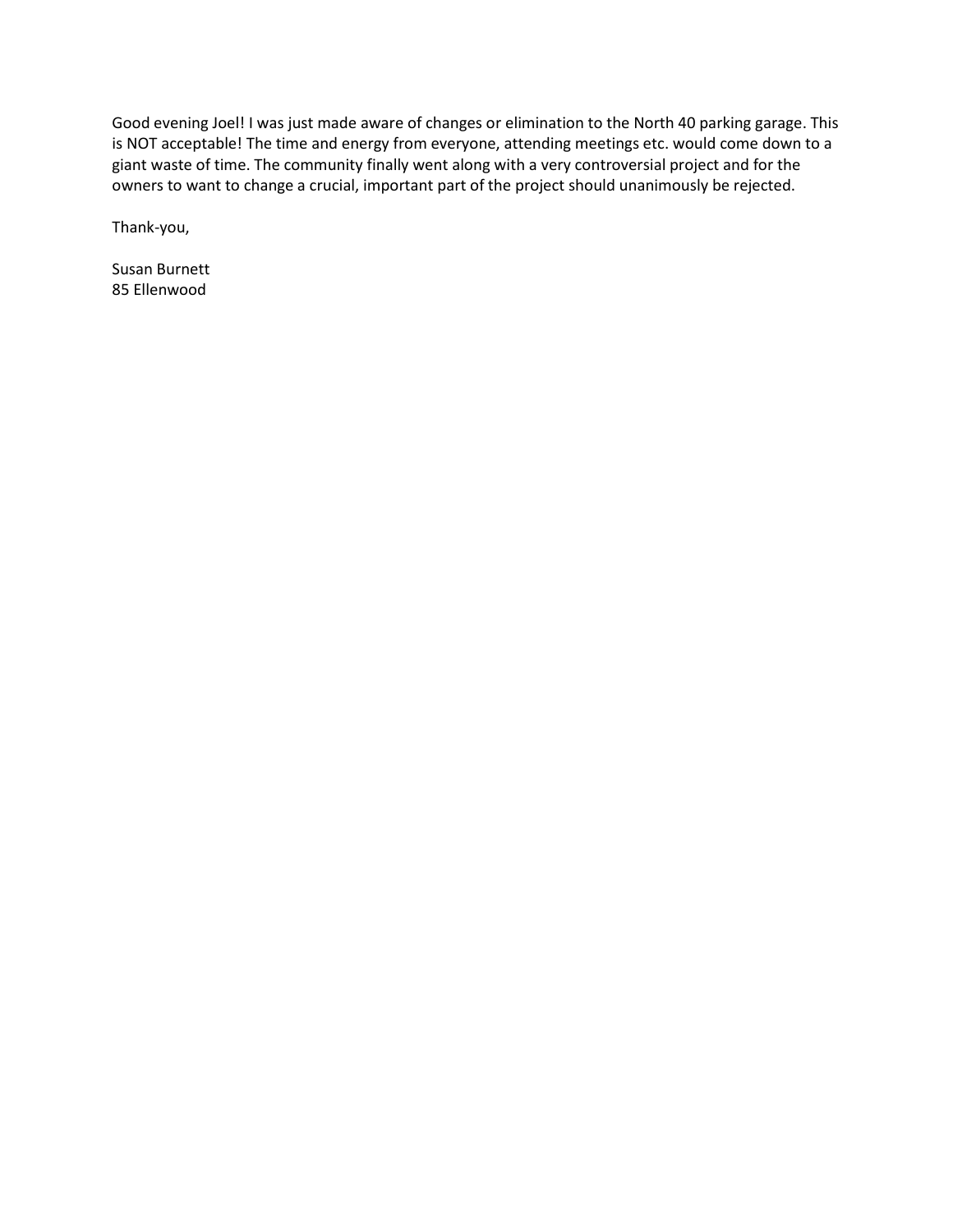From: Kathy Kroesche [<kathy.kroesche111@gmail.com>](mailto:kathy.kroesche111@gmail.com) **Sent:** Sunday, August 23, 2020 8:14 PM To: Joel Paulson [<jpaulson@losgatosca.gov>](mailto:jpaulson@losgatosca.gov) **Subject:** North 40

Please require North 40 developers to keep current commitments to providing sufficient onsite parking.

Thank you.

Kathy

--

Take Care,

**Kathy Kroesche**

Cell 408-438-0103

[https://truaurabeauty.com/kathyk](https://gcc02.safelinks.protection.outlook.com/?url=https%3A%2F%2Ftruaurabeauty.com%2Fkathyk&data=01%7C01%7Cjpaulson%40losgatosca.gov%7Ca71de92d8e064792ef8808d847dbc1ea%7C6d38cb6747eb4d139e7c523cd7ccecd5%7C1&sdata=I7jeUaV0UZSOnhiujTfMQBRpycbqio2LynsqymmR6Pg%3D&reserved=0) Protect and nourish the microbiome of your largest organ. [https://kathykroesche.norwex.biz/](https://gcc02.safelinks.protection.outlook.com/?url=https%3A%2F%2Fkathykroesche.norwex.biz%2F&data=01%7C01%7Cjpaulson%40losgatosca.gov%7Ca71de92d8e064792ef8808d847dbc1ea%7C6d38cb6747eb4d139e7c523cd7ccecd5%7C1&sdata=rrhYLE4QsQkhUtev8yU1PJ40sZwS587U84WV%2FTIlAXI%3D&reserved=0) Create a safe haven by reducing chemicals.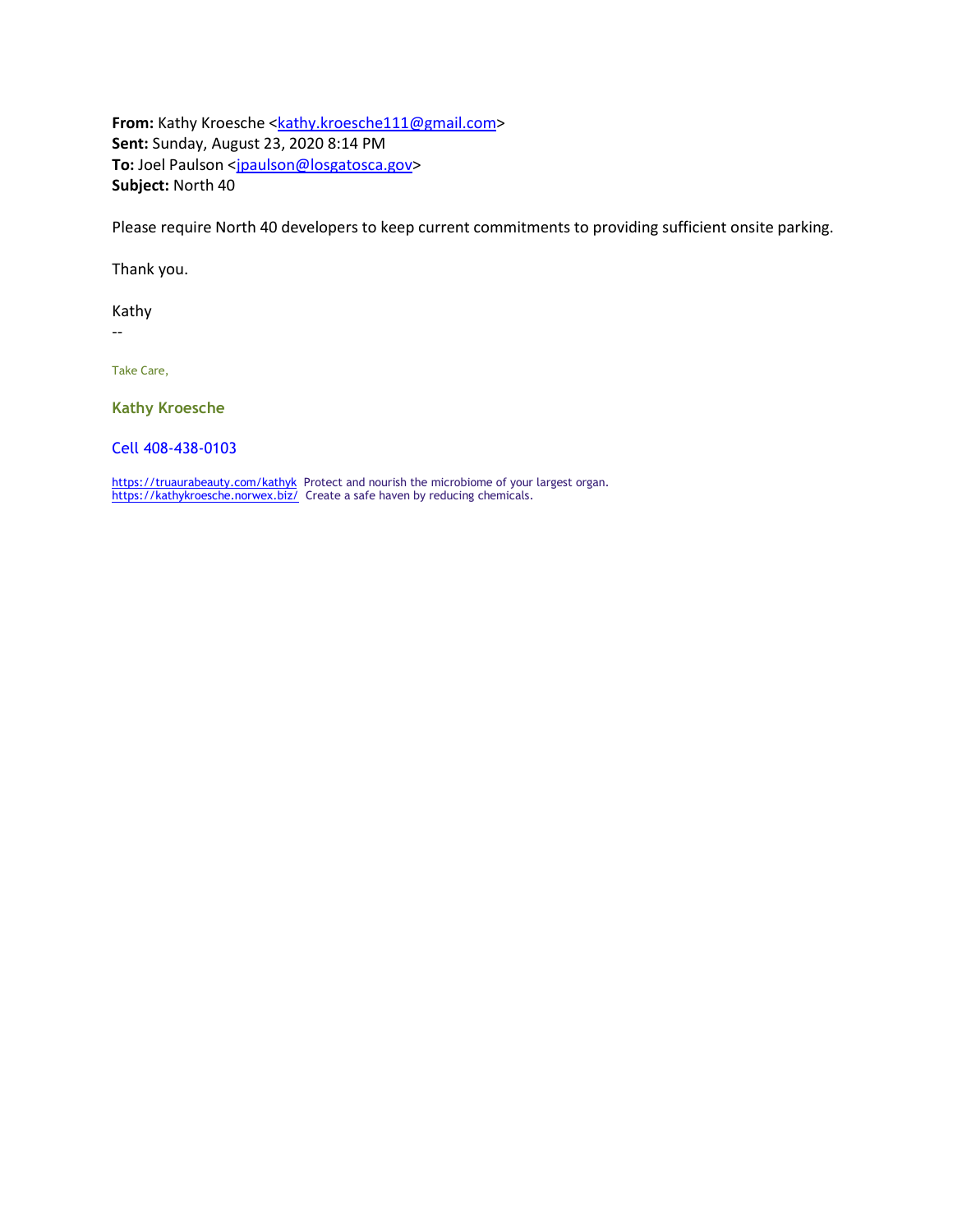From: Vicki Wagner [<vwagner2016@gmail.com>](mailto:vwagner2016@gmail.com) **Sent:** Sunday, August 23, 2020 3:27:28 PM To: Joel Paulson [<jpaulson@losgatosca.gov>](mailto:jpaulson@losgatosca.gov) **Subject:** North 40 Underground Parking

Dear Mr. Paulson,

I am writing to ask that the Planning Commission not approve the developer's request to remove the underground parking planned for the shops at the North 40 development. This will unduly cause parking and traffic congestion as people will be competing for street parking.

We live near the intersection of Lark and LG Blvd, and we're already worried about traffic congestion around the development, as we use Highway 17 daily.

And we fear it will only get worse in the future as more and more shops and people move into the development.

Please do not undo all of the planning that went into the traffic and parking mitigation by removing the underground parking lot.

Thank You Vicki and Jim Wagner Loma Vista Avenue Los Gatos, CA 95032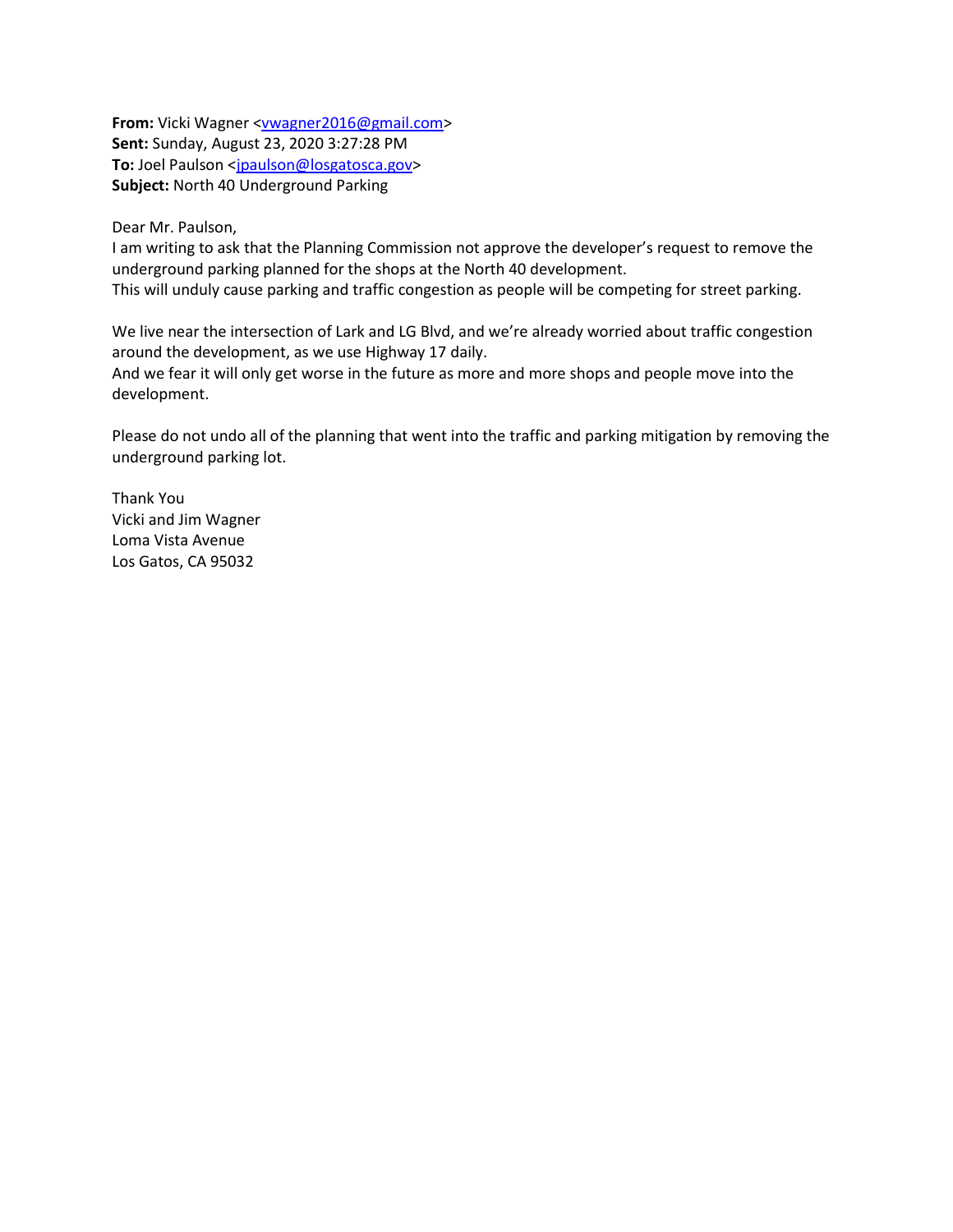From: Rochelle Greenfield [<rbg67@aol.com>](mailto:rbg67@aol.com) **Sent:** Sunday, August 23, 2020 1:44:57 PM To: Joel Paulson [<jpaulson@losgatosca.gov>](mailto:jpaulson@losgatosca.gov) **Subject:** Parking

The developer of the north 40 must build the underground parking structure. Do not let them get away with changing the plans. We may not need parking now but we will when the project is completed. Thank you Rochelle greenfield

Forrester road resident. Sent from my iPhone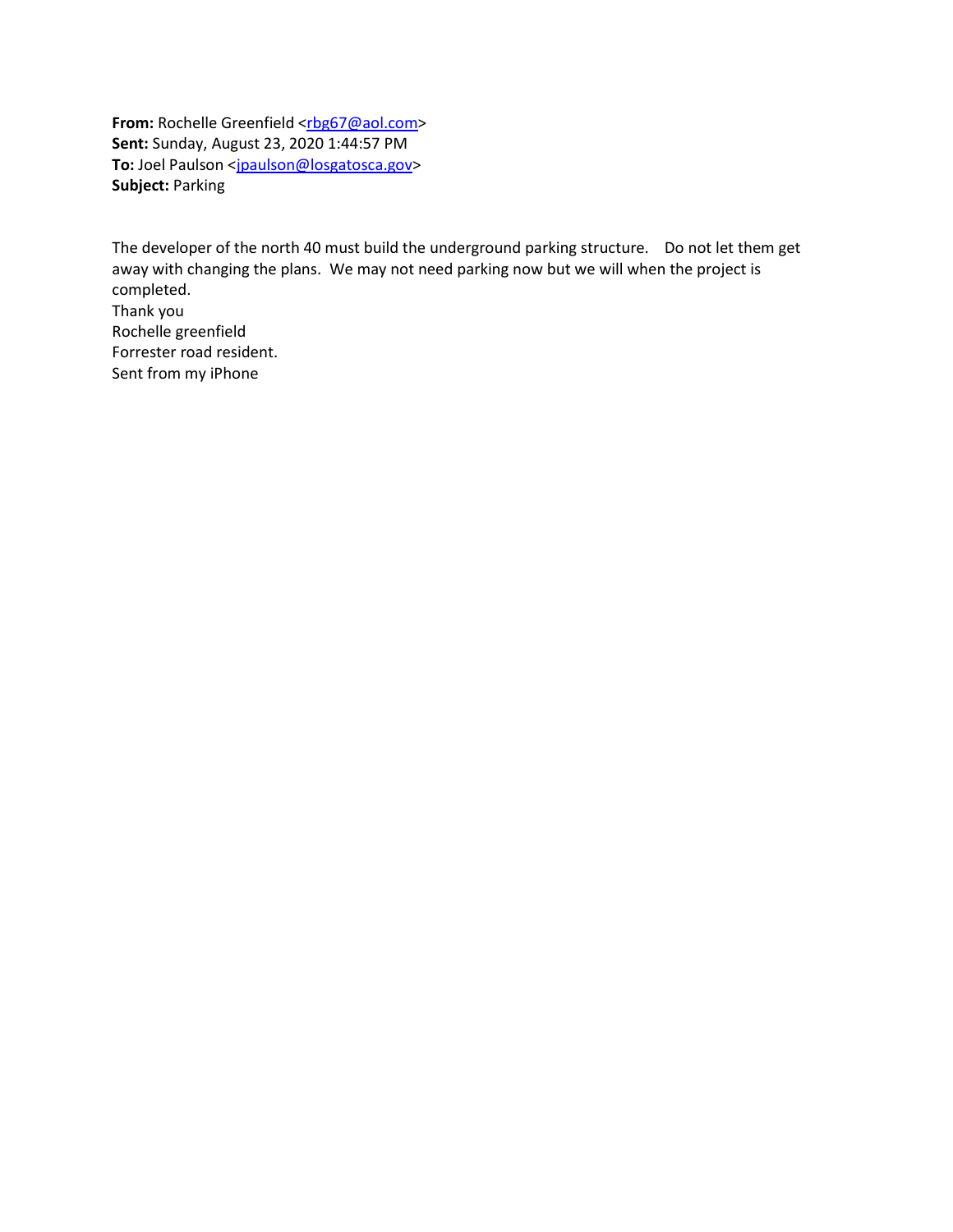**From:** Wilma Lee [<wklee@mindspring.com>](mailto:wklee@mindspring.com) **Sent:** Sunday, August 23, 2020 12:33:17 PM To: Joel Paulson [<jpaulson@losgatosca.gov>](mailto:jpaulson@losgatosca.gov) **Subject:** North 40 parking

Hello,

I am a Los Gatos resident.

I thought North 40 is a bad idea to begin with, but I now understand that there is an application to remove the underground parking located untie the Market Hall. I strongly oppose this and I hope that it will not pass.

Already the residential units have minimal parking and there should be an ample parking plan for the North 40. It will adversely affect the neighboring residents and will attract less customers if parking is difficult.

Please don't allow them to make a bad idea even worse for our town of Los Gatos.

Thanks, Wilma Lee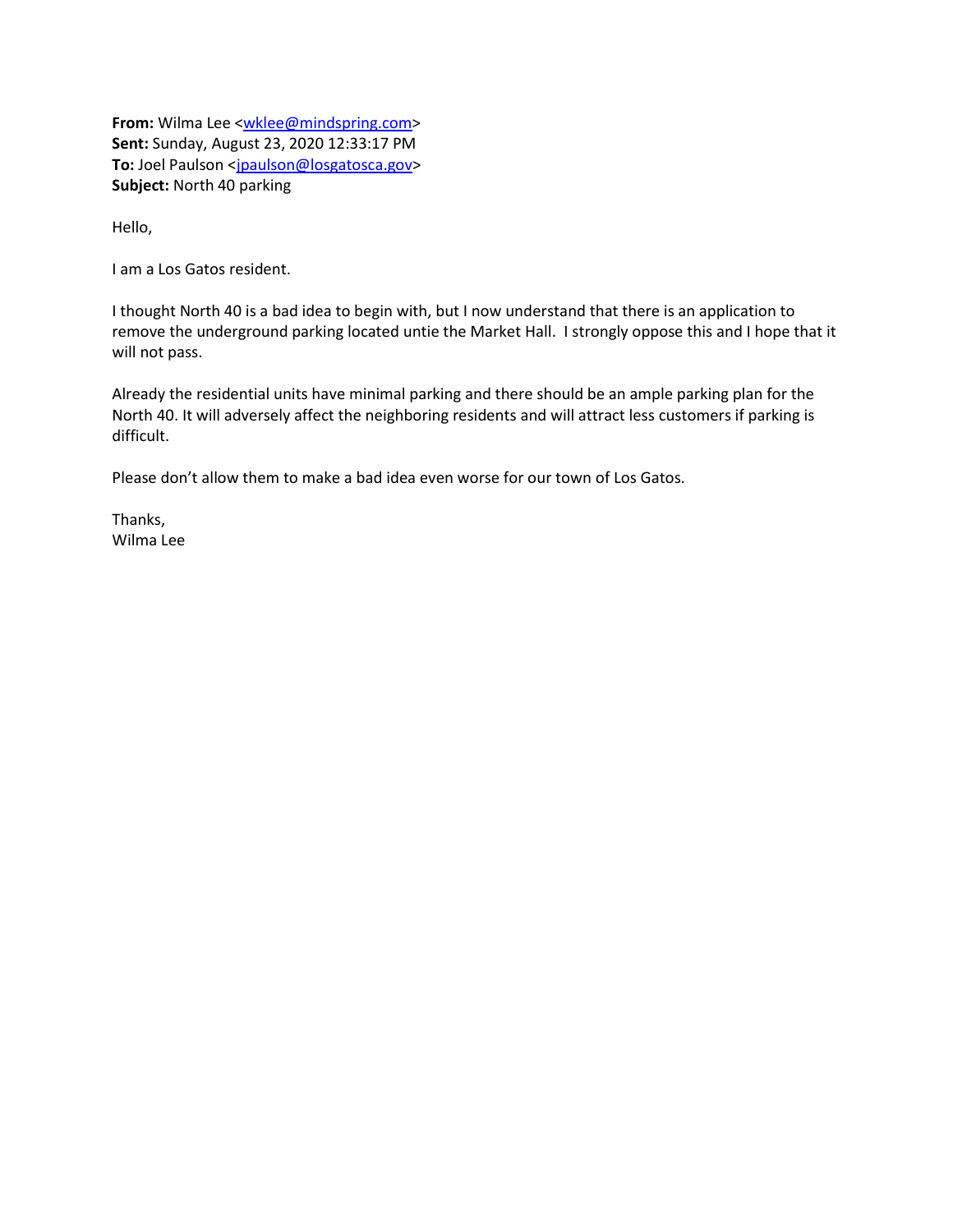From: Judy Peterson [<judypeterson773@gmail.com>](mailto:judypeterson773@gmail.com) **Sent:** Sunday, August 23, 2020 12:05 PM To: Joel Paulson [<jpaulson@losgatosca.gov>](mailto:jpaulson@losgatosca.gov) **Subject:** North 40 parking @ planning

Mr. Paulson and Planning Commissioners:

I've reviewed the North 40 proposal to reduce Market Hall parking and am not opposed to less parking but am concerned about safety for seniors.

If memory serves, there was quite a bit of discussion during the approval process about the underground parking being secured by gates so seniors could go safely from their cars to an elevator and up to their apartments.

I don't see any mention of plans for secure senior parking in SummerHill's current request and would like to know how this issue is being addressed.

Thank you, Judy Peterson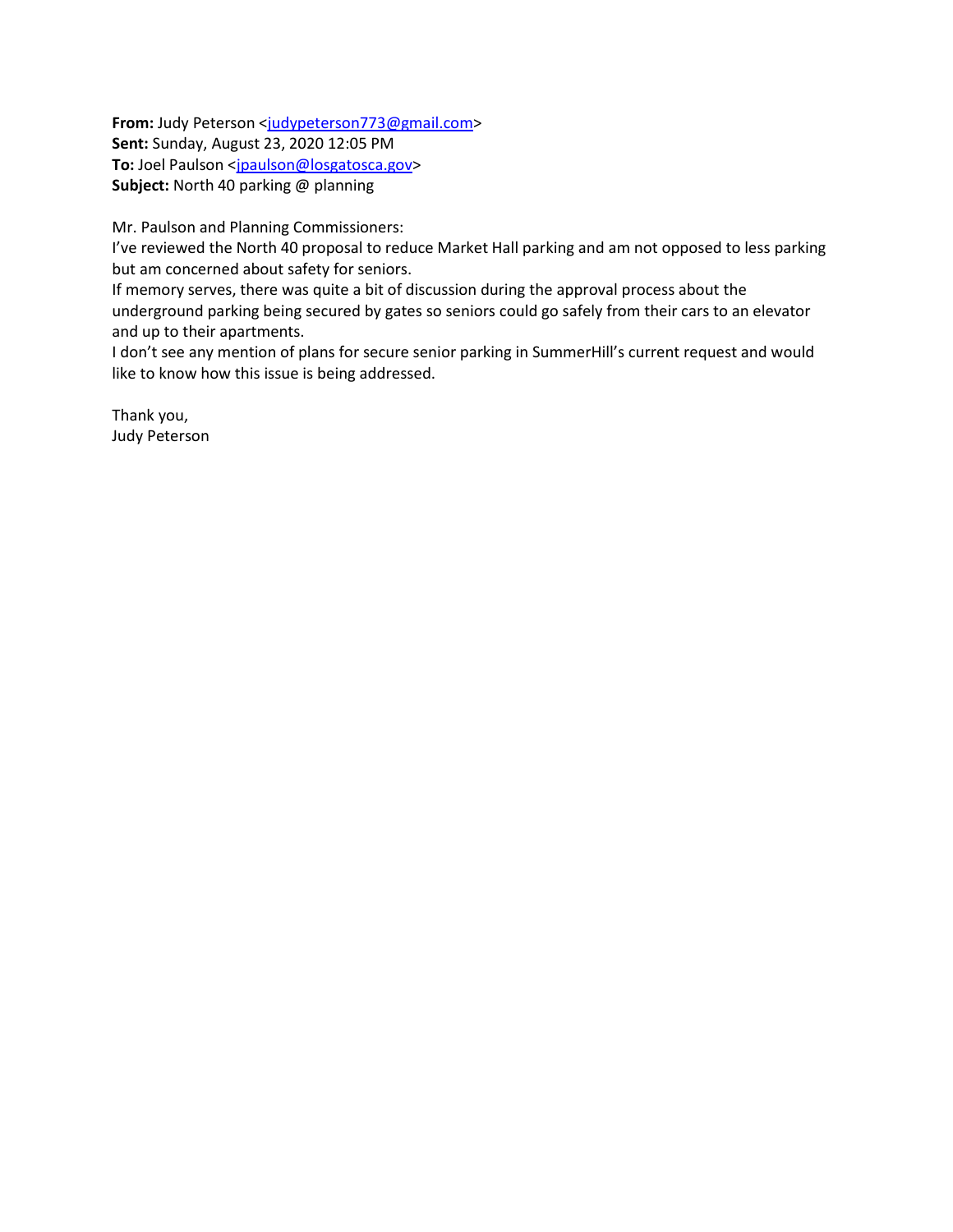**From:** Amber Reynolds [<ambercreynolds@yahoo.com>](mailto:ambercreynolds@yahoo.com) **Sent:** Saturday, August 22, 2020 4:40 PM **To:** Planning Comment [<PlanningComment@losgatosca.gov>](mailto:PlanningComment@losgatosca.gov) **Subject:** Public Comment Item # 3 Request for Modification to an Existing Architecture and Site Application (S-13-090)

To whom it may concern:

I respectfully ask the committee to decline the request for modification to the approved plans.

With the addition of housing and business space to Los Gatos in the North 40 development, will come cars. These vehicles need places to be parked. The vehicles need to be parked safely and in proximity to their destination. Limiting available parking will cause people to look for overflow options in adjacent neighborhoods and business parking lots. The current adjacent businesses stand to lose customers if overflow North 40 parking impacts their customers ability to park. Adjacent neighborhoods will not be as capable of spotting individuals that do not belong, increasing their risk of property damage, vandalism and theft. Additionally, people will begin walking across very busy intersections in an effort to get to their final destination and an increase in pedestrian incidents and potential fatalities is a very likely outcome.

I appreciate the committee hearing my concerns. I sincerely hope the committee will hold the developers to their original plan.

Amber Reynolds, CPA 105 Charter Oaks Circle Los Gatos CA 95032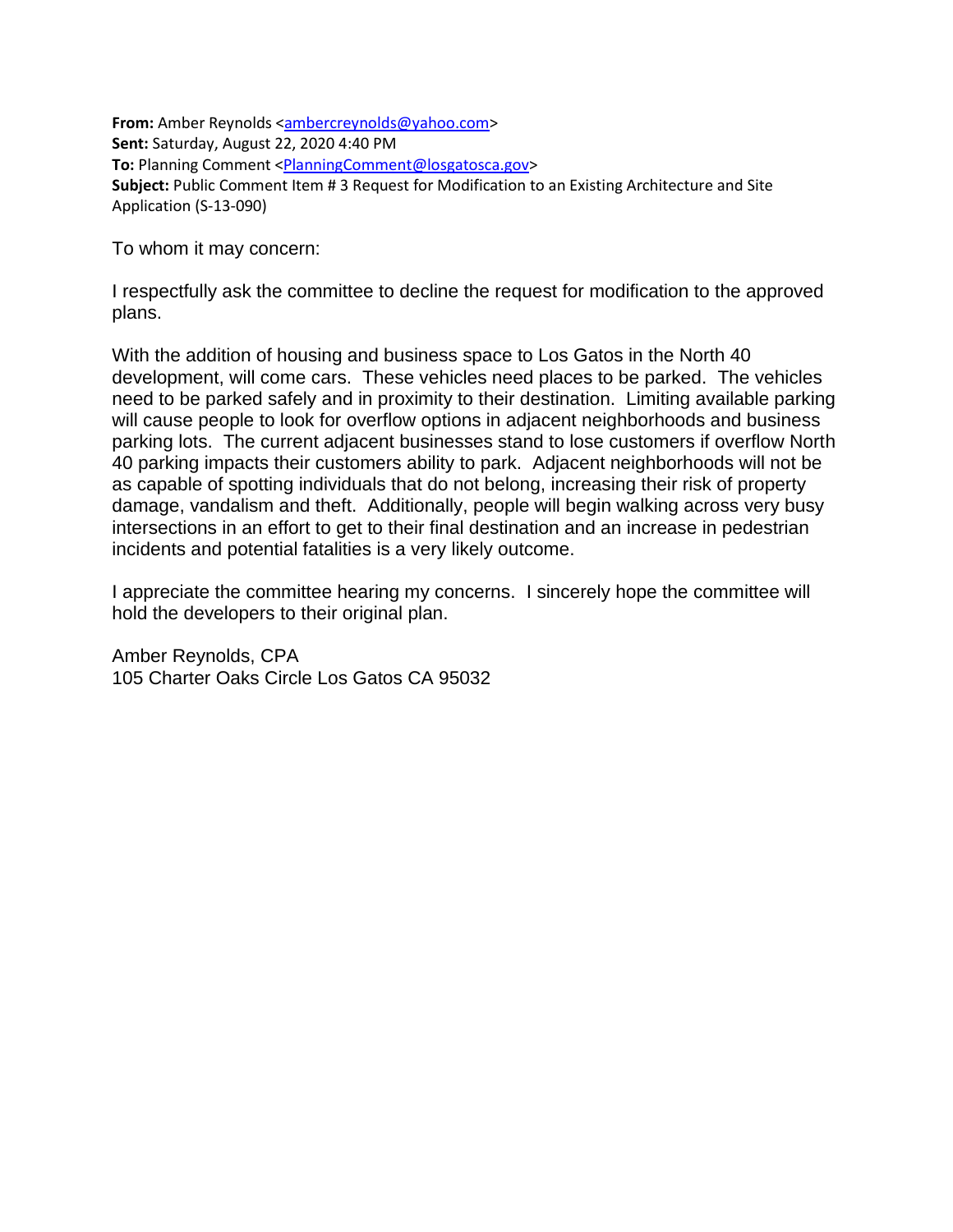**From:** [btdodson@aol.com](mailto:btdodson@aol.com) [<btdodson@aol.com>](mailto:btdodson@aol.com) **Sent:** Saturday, August 22, 2020 11:03 PM **To:** Planning Comment [<PlanningComment@losgatosca.gov>](mailto:PlanningComment@losgatosca.gov) **Subject:** Public Comment Item #3

Dear Chairwoman Hanssen, Vice Chair Janoff, and Commissioners Badame, Barnett, Burch, Hudes, and Tevana:

Please deny the request from the north 40 developers to remove underground parking below the commercial building (the Market Hall). Here is why I would like to see this denial:

--Before this request, I was already concerned about the lack of parking for the senior housing that will be located above the Market Hall. In the current plan, there is only 1 space allotted on top of the building for every 2 senior units. Plans for parking for the senior units assumed that there would be only one occupant for each senior unit. In fact, in all likelihood, in many units, there will be at least two people. The developer also assumed that many of the seniors would not have cars because they wouldn't be able to afford them. I think this will not turn out to be true. So there are already parking issues in the marketplace area related to the senior housing without the elimination of whatever number of parking spaces were supposed to go into an underground garage. Seniors and their guests will almost certainly need to park on the street as will shoppers, creating an untenable overflow situation.

--In general, I think developers should live up to their commitments. The developer committed to providing the underground parking. There was a great deal of discussion surrounding this parking during the hearings. It was very clear that the community wanted this parking. The provision of this parking was part of why the project was approved in the first place. Now the developer claims this parking is too expensive. Our community is not responsible for the profitability of a development. The developer was supposed to calculate all expenses in its proposal. If the developer made an error in figuring out the profitability of the development, the community should not have bear the responsibility of bailing the developer out.

Sincerely,

Barbara Dodson 239 Marchmont Drive Los Gatos, Ca 95032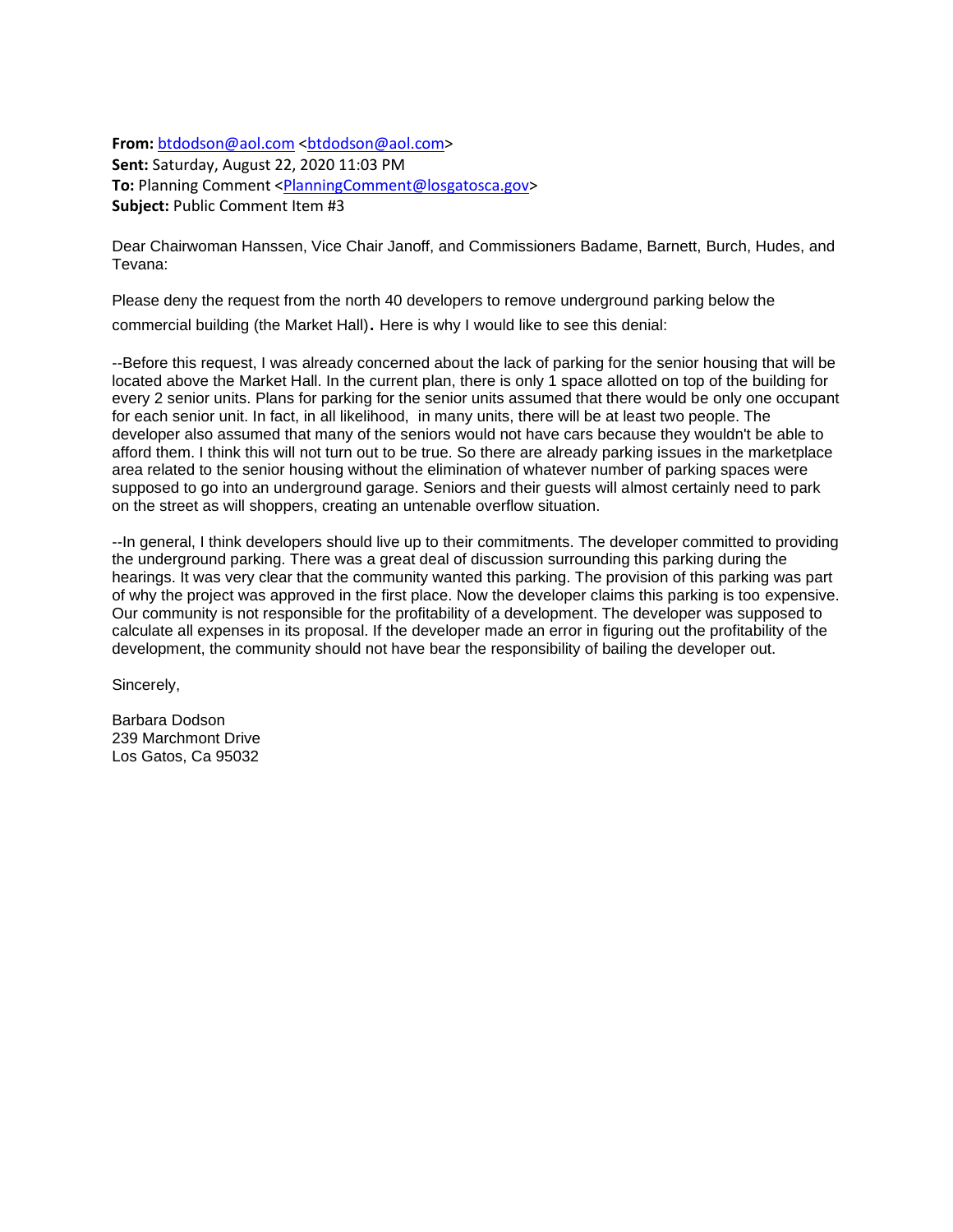From: Yanli Xiao [<yanlix@gmail.com>](mailto:yanlix@gmail.com) Sent: Sunday, August 23, 2020 12:59 AM To: Planning Comment [<PlanningComment@losgatosca.gov>](mailto:PlanningComment@losgatosca.gov) Subject: Public Comment Item # 3 - underground garage

Dear Planning Committees,

I am writing to express my concern about North 40's application to remove the underground parking located under the Market Hall.

North 40 will bring in a lot of people after it is done. Without enough underground parking spots, it will hugely increase the parking demands on the street. The streets around North 40 are not able to afford the traffic and parking capacity. I am living at Lester Lane, which is walking distance to the North 40 project. Please take into the accounts of the existing residents around the area. Thank you in advance.

Regards, Yanli Xiao 1517 Lester Lane Los Gatos 95032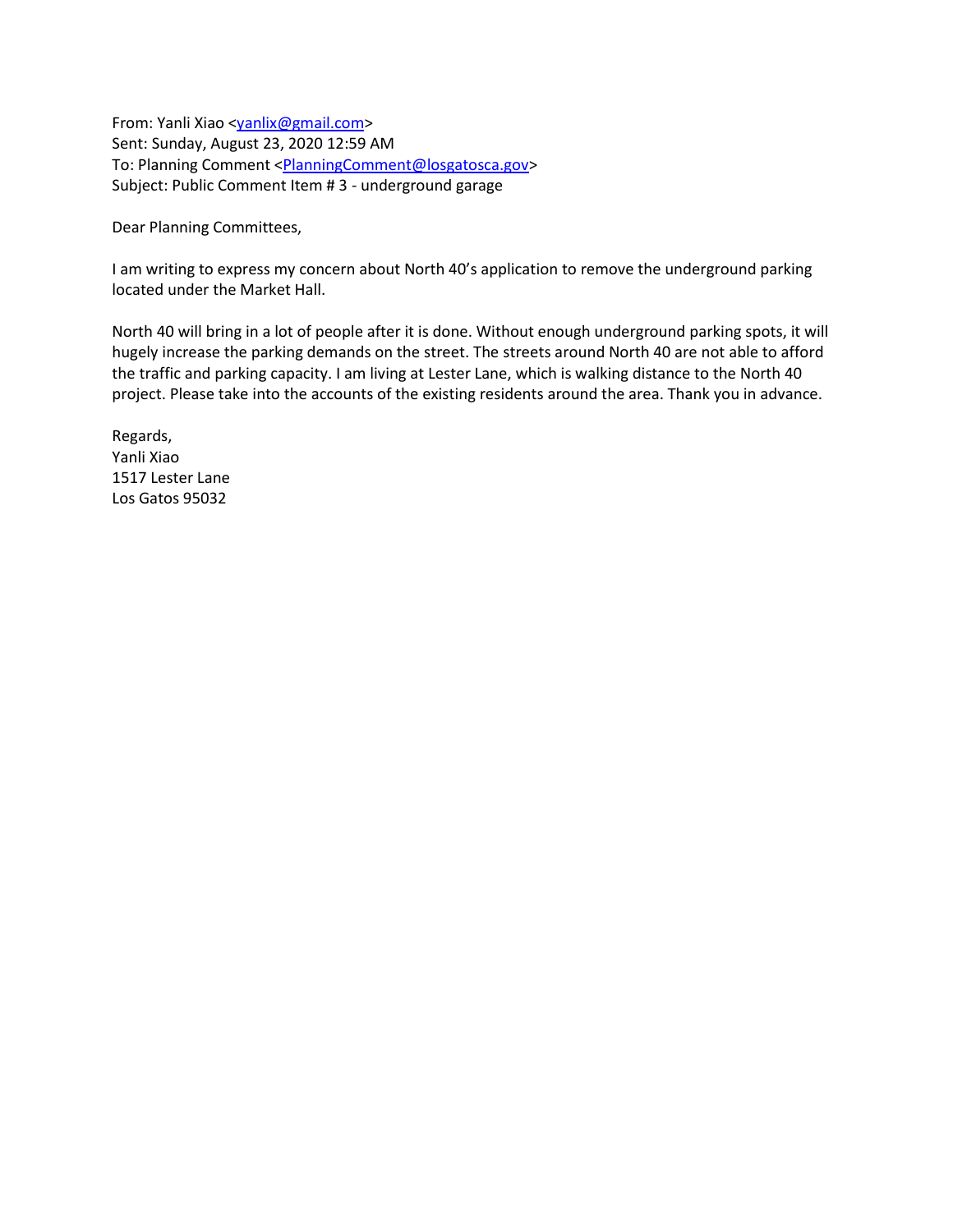From: William Linder [<william.linder@icloud.com>](mailto:william.linder@icloud.com) **Sent:** Sunday, August 23, 2020 9:51:31 AM To: Joel Paulson [<jpaulson@losgatosca.gov>](mailto:jpaulson@losgatosca.gov) Subject: Item # 3 ( underground parking)

There is little question that parking availability is the lifeline for such a project. I am against any modification of the current plan which would eliminate under ground parking. William Linder. Monte Sereno

Sent from my iPhone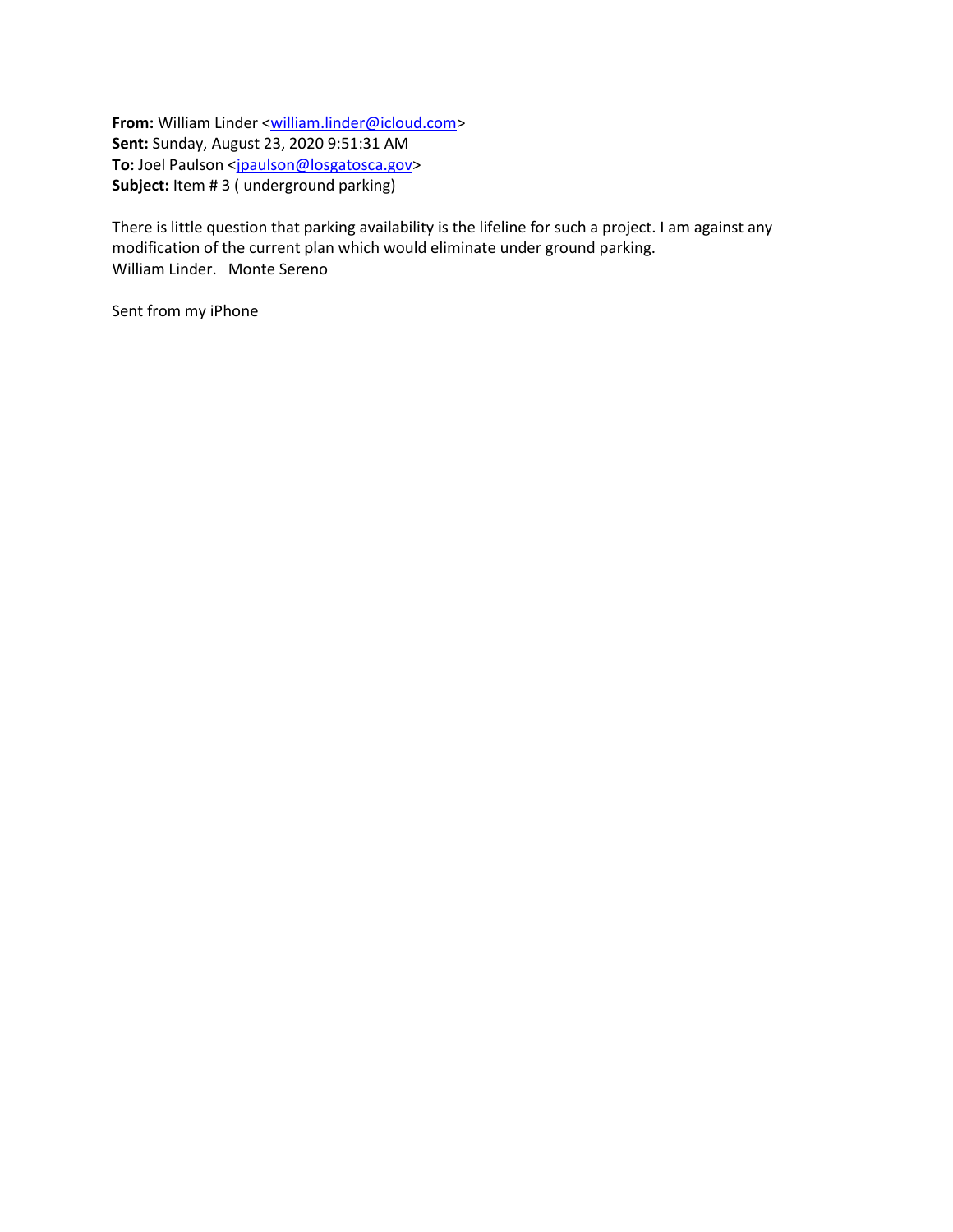**From:** Martha Kirsten [<mwkirsten@gmail.com>](mailto:mwkirsten@gmail.com) **Sent:** Sunday, August 23, 2020 7:16:14 AM To: Joel Paulson [<jpaulson@losgatosca.gov>](mailto:jpaulson@losgatosca.gov) **Subject:** North 40 concerns

Hello Joel,

I am writing to you regarding the North 40 development. The LG planning commission has approved the FiINAL plan that includes underground parking. Please do your job and NOT change this. This development is huge and this parking is a crucial part of it. It is unbelievable that the developer is trying to do this, only to protect their bottom line. Please do not cave in to their request. The traffic is going to be next to intolerable when this opens. Please don't make the parking a problem as well. From a very concerned Los Gatos resident,

Martha Kirsten 16481 Apple Blossom Los Gatos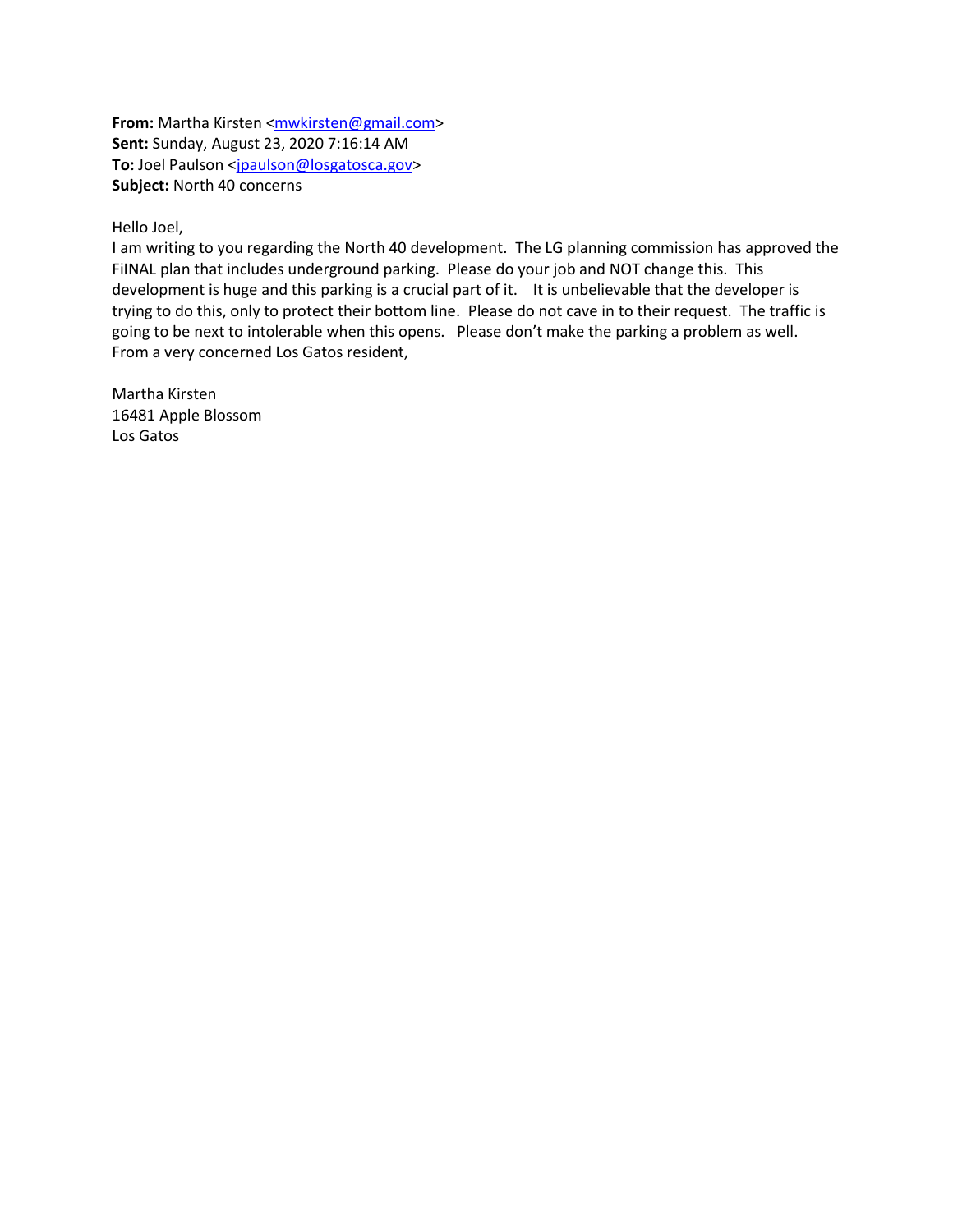**From:** Donna Flowers [<donna\\_flowers@icloud.com>](mailto:donna_flowers@icloud.com) **Sent:** Sunday, August 23, 2020 8:30:48 AM To: Joel Paulson [<jpaulson@losgatosca.gov>](mailto:jpaulson@losgatosca.gov) **Subject:** North 40 parking structure

Hi,

I am a concerned Los Gatos citizen who lives/owns within walking distance of the North 40 project. I am dismayed to learn that the developer has requested time to try to remove the underground parking structure. Clearly he does no have LG interest in mind. Parking is always at a premium here, even Courtside Club has an issue with parking after adding another lot. Sometimes in the past on a Saturday or Sunday we choose to go to Campbell downtown because of the horrible parking in downtown LG.

Please do not let this developer reduce his expenses to the detriment of the town! We need that underground parking. It even sounds like the residents have to park a second car on the street due to 1 car garages? Where is the parking for the town?

Thank you, Donna Flowers 114 Lancewood Place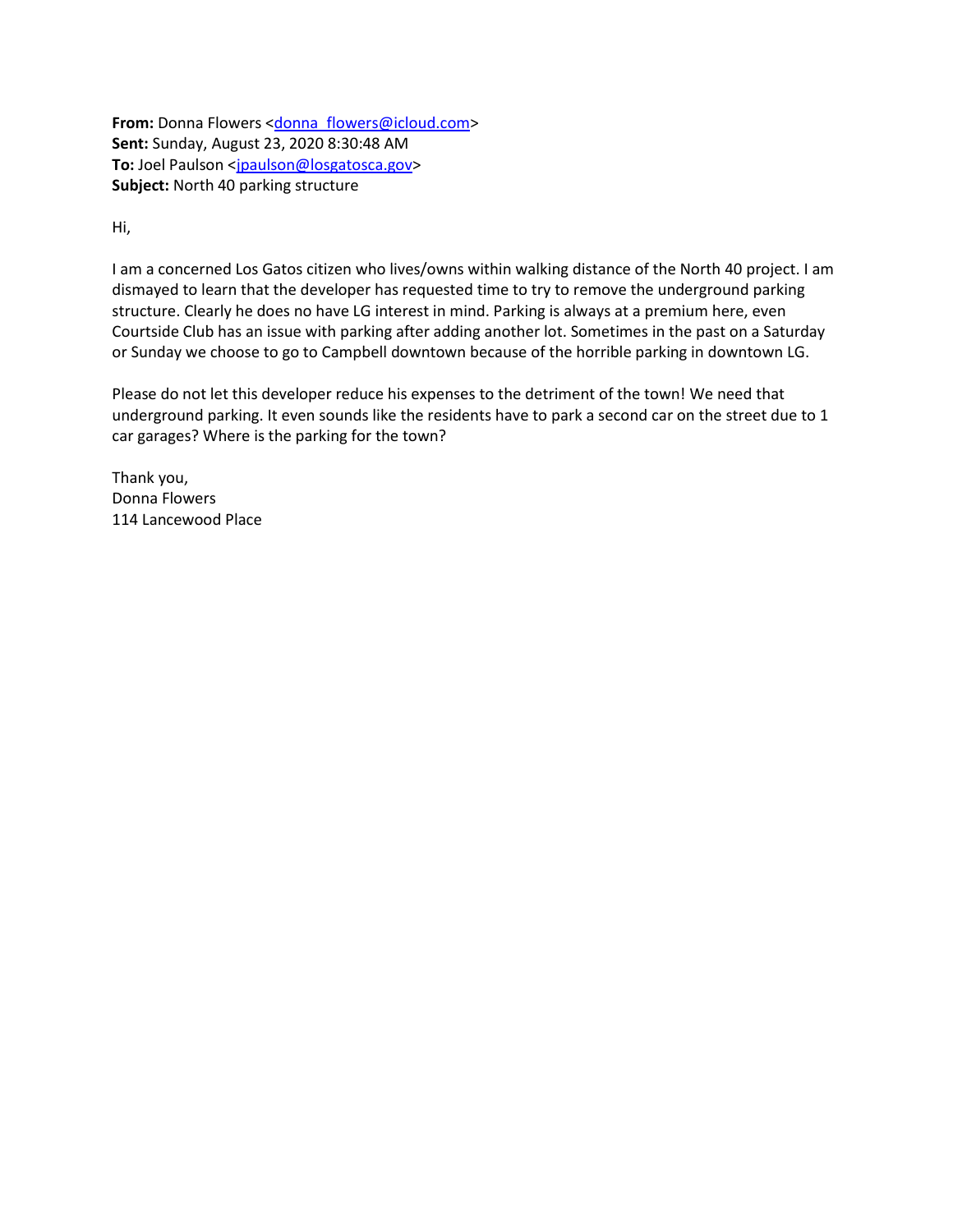**From:** Cassandra Joseph [<cjsmail@sbcglobal.net>](mailto:cjsmail@sbcglobal.net) **Sent:** Sunday, August 23, 2020 8:50:15 AM **To:** Joel Paulson [<jpaulson@losgatosca.gov>](mailto:jpaulson@losgatosca.gov) **Cc:** Cassandra Joseph [<cjsmail@sbcglobal.net>](mailto:cjsmail@sbcglobal.net) **Subject:** North 40 Developer seeking to nix underground parking

Dear Mr. Paulson,

I'm writing this email to voice my opposition regarding the North 40 developer attempting to remove underground parking. I have followed the North 40 development project for about 7 years. My husband and I have had mixed feeling about it over the years, but we are hopeful that the town will do right by it's citizens and that it will end up being a wonderful, upscale gathering place. I oppose the request to remove underground parking. That was part of the deal, and the developer needs to follow through. I assume it's a money saving effort on their part, and that is just NOT ok. I live fairly close to the North 40, and neighbors and ourselves are concerned about parking already. To hear they want to remove the underground parking is unacceptable. Please stand by the community members of Los Gatos and do not allow the developer to skate away from their obligation. Thank you for your time.

Sincerely,

Cassandra Joseph 16213 Camino del Sol Los Gatos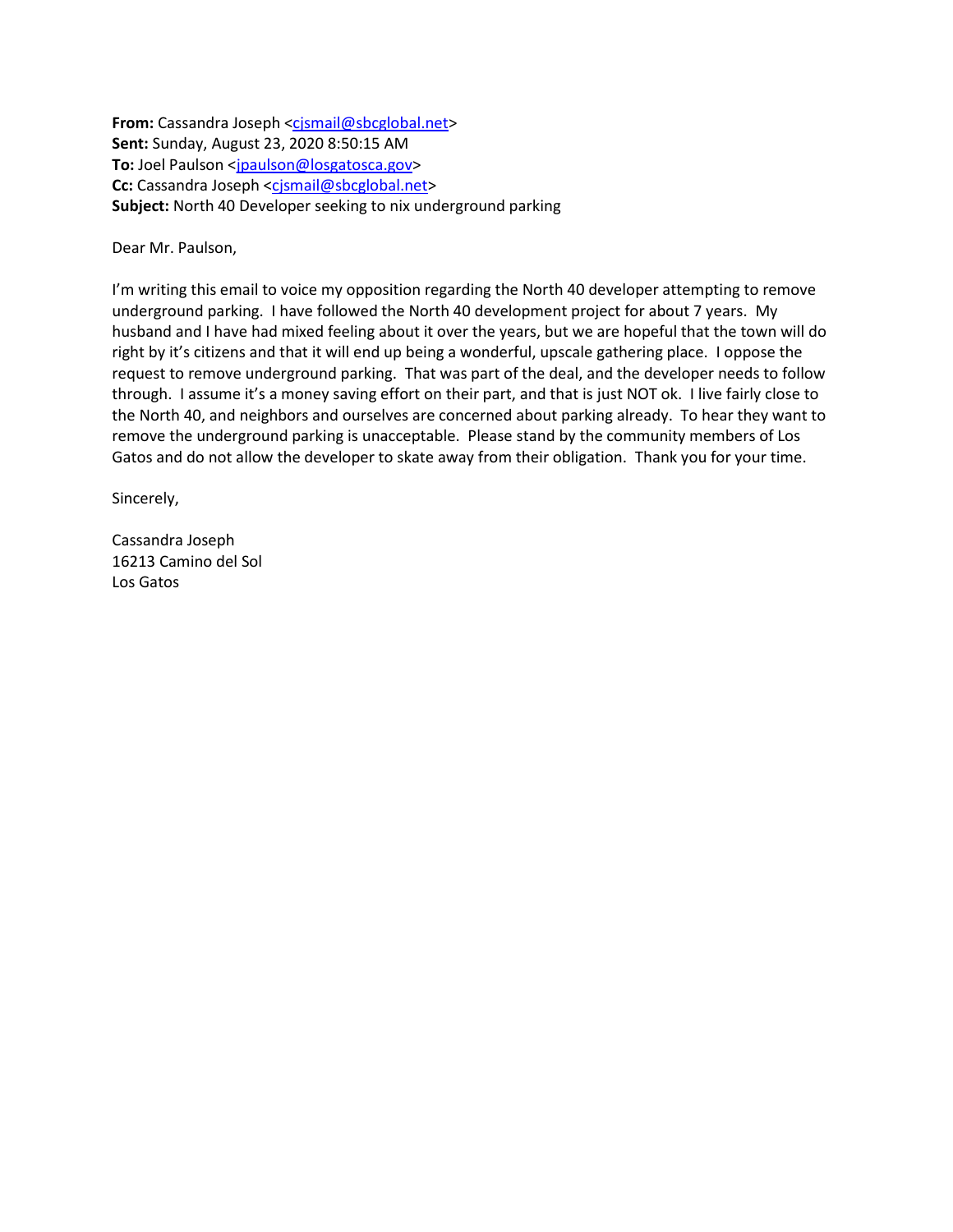**From:** Sue Raisty [<sraisty@sureproductconsulting.com>](mailto:sraisty@sureproductconsulting.com) **Sent:** Saturday, August 22, 2020 11:47:47 PM To: Joel Paulson [<jpaulson@losgatosca.gov>](mailto:jpaulson@losgatosca.gov) **Subject:** Don't let North 40 developers remove promised parking

## To the town council,

Please don't allow the North 40 developer to remove the promised underground parking from the project. The planned residential units have very minimal parking and without the underground structure, parking will overflow onto Los Gatos boulevard and nearby side streets, impacting the quality of life for other Los Gatos residents so that this developer can avoid the cost of making good on the promises they made to the community.

Sincerely, Susan Raisty 114 Charter Oaks Cir, Los Gatos, CA 95032 Los Gatos resident since 2009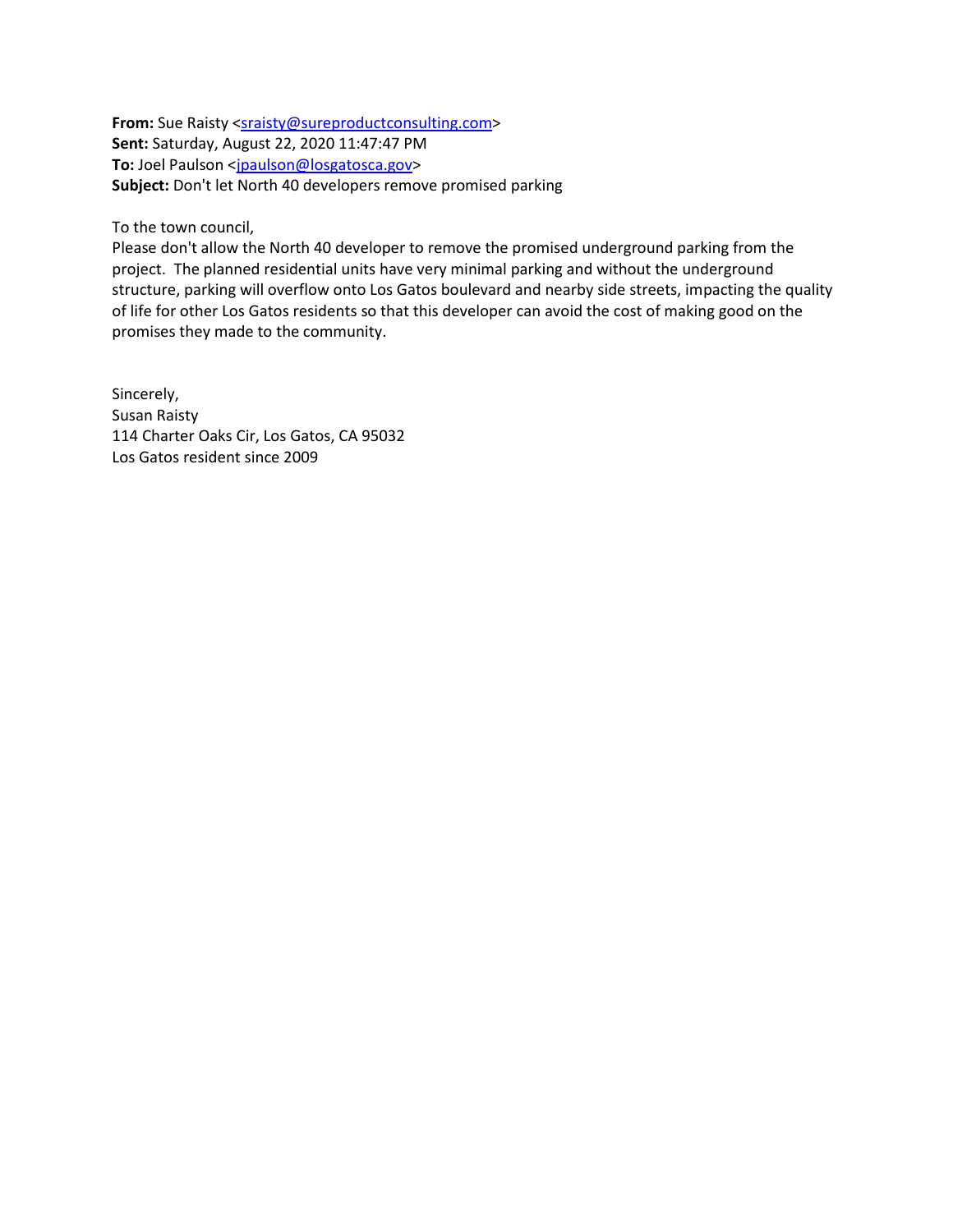From: Jeff Morris [<jeffreyjaymorris@gmail.com>](mailto:jeffreyjaymorris@gmail.com) **Sent:** Saturday, August 22, 2020 10:52:04 PM To: Joel Paulson [<jpaulson@losgatosca.gov>](mailto:jpaulson@losgatosca.gov) **Subject:** North 40 deviation from the plan on parking?!!

Please tell me this is not true.

I have a business on Lark and there are parking issues here already!!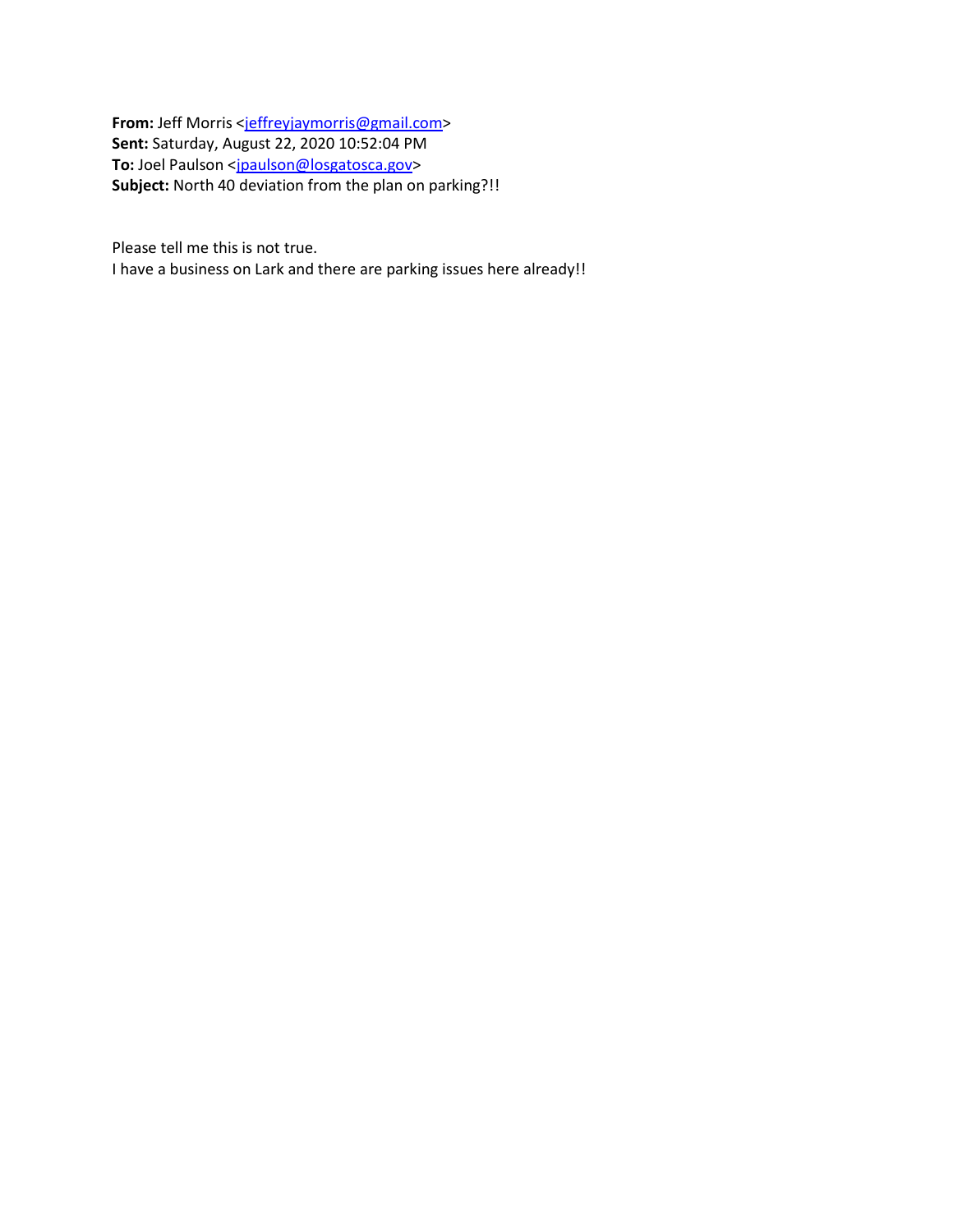**From:** Scott Savage [<smsavage@hotmail.com>](mailto:smsavage@hotmail.com) **Sent:** Saturday, August 22, 2020 8:29:24 PM **To:** Joel Paulson [<jpaulson@losgatosca.gov>](mailto:jpaulson@losgatosca.gov) **Subject:** Objection to removal of underground parking from North 40 Market Place

Good evening,

Earlier this evening I was alerted to a request that is reportedly scheduled to be heard by the Planning Commission this week. It has been reported that the developers of the North 40 complex are requesting to amend the development proposal to remove the already required underground parking lot from the plan. I am concerned that because of the Covid situation, information about this proposed amendment has not been disseminated to impacted parties as it should have been.

If this is truly the case, as a neighbor in an adjoining neighborhood I vehemently oppose approving any such amendment. It stands to reason that parking from both the residential and commercial developments will be displaced as a result of the reduction of available parking spots and that vehicles will be parked in the adjoining neighborhoods, adding to an already infuriating traffic situation in the north end neighborhoods. I am certain that this is just a cost savings to the developers which, if approved, will be at the expense of the neighboring Los Gatos residents. This is a change which will not be tolerated by the Towns' residents.

The existing plan was approved after years of meetings and discussion with all stakeholders and any proposed amendments should be required to undergo the same level of scrutiny. That being said, at this time there should be no further amendments to the plan and all parties should be bound by the existing agreement.

Thank you in advance for your consideration.

Scott Savage 15501 Benedict Lane Los Gatos, CA 95032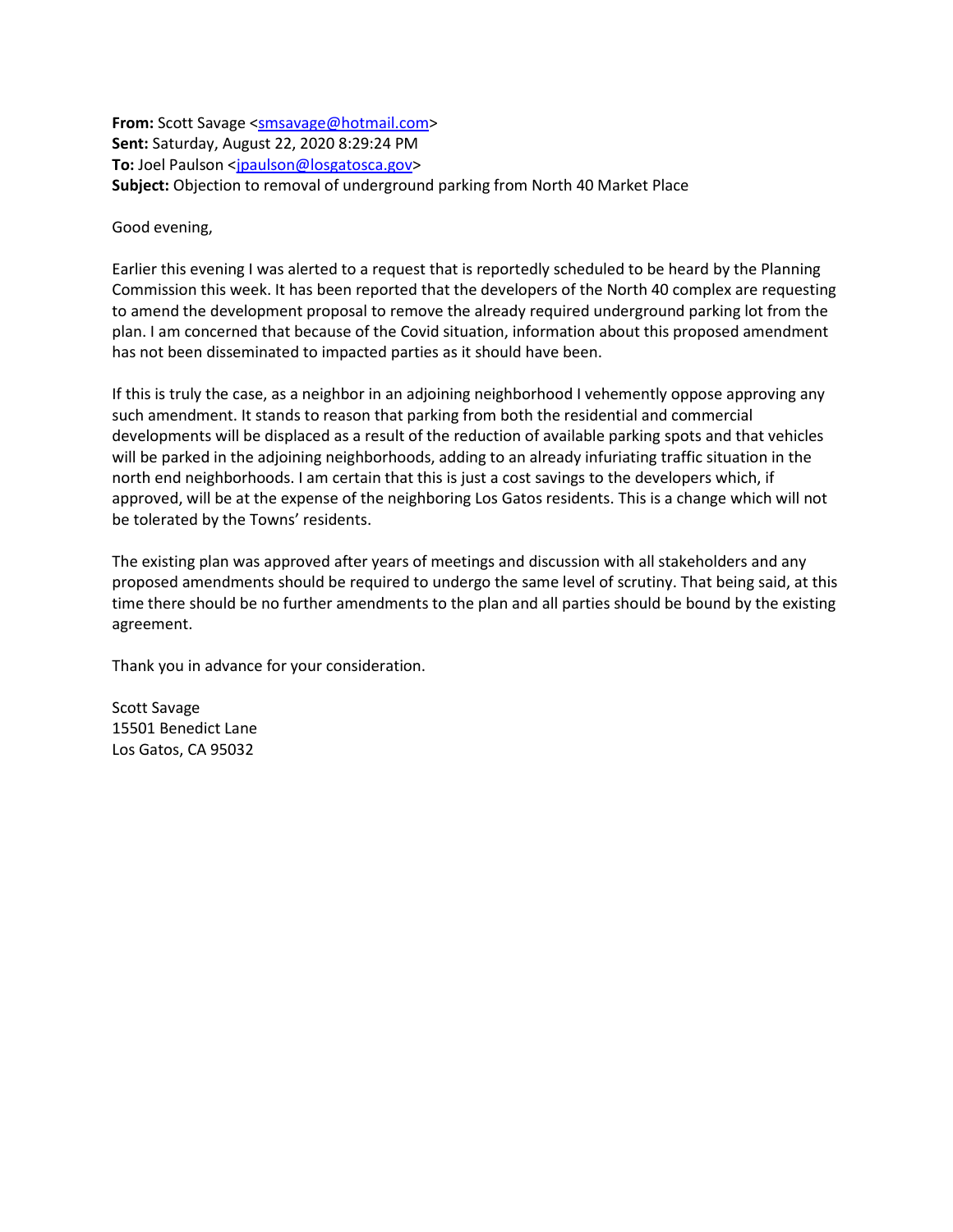**From:** Cathleen Bannon [<cathleenbannon@gmail.com>](mailto:cathleenbannon@gmail.com) **Sent:** Saturday, August 22, 2020 7:51:50 PM To: Joel Paulson [<jpaulson@losgatosca.gov>](mailto:jpaulson@losgatosca.gov) **Subject:** North 40 underground parking

Hi- wanted to share my opposition to the removal of the underground parking at the upcoming North 40 development.

First, I think this issue should be tabled after the issues of the current fires to make sure the community is aware of the request to charge the project.

However, if it must be decided, the current plan was approved as it will supply appropriate parking to keep new shoppers & residents off the streets. We cannot put ourselves in a position of NOT planning for the future when that underground parking will be needed for the second phase of the larger project and any increased popularity of the development in the future. The entire town is already worried about the influx this development will bring. Do not let the developers scale back on any of the infrastructure promised.

Cathleen & Grant Bannon 16828 Kennedy Rd, LG, Ca 95035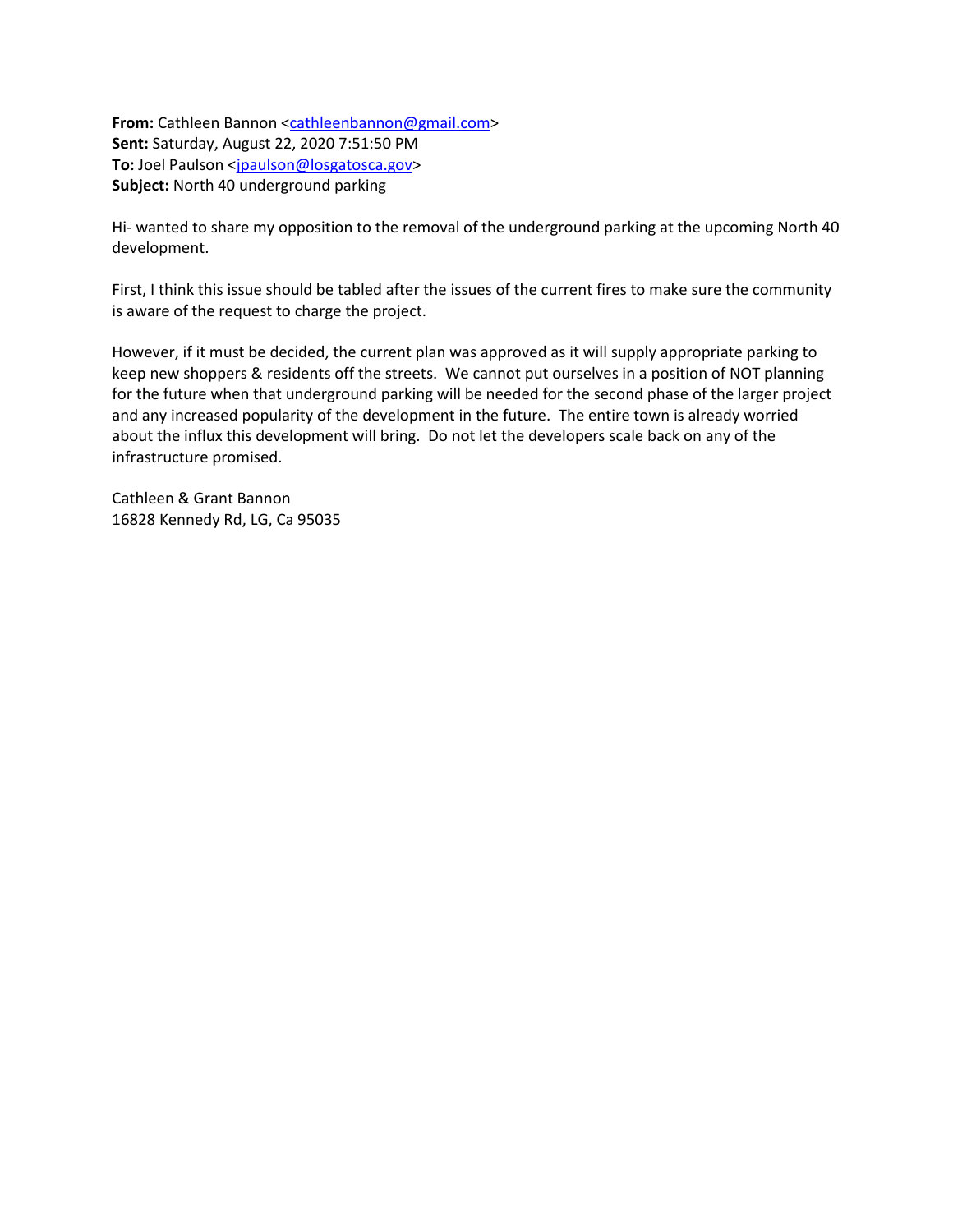**From:** Vicki Streeter [<v.streeter83@gmail.com>](mailto:v.streeter83@gmail.com) **Sent:** Saturday, August 22, 2020 6:32:52 PM **To:** Joel Paulson [<jpaulson@losgatosca.gov>](mailto:jpaulson@losgatosca.gov) **Cc:** Marcia Jensen [<MJensen@losgatosca.gov>](mailto:MJensen@losgatosca.gov) **Subject:** North Forty project changes

## Dear Mr. Paulson

I'm writing to you regarding the proposal to change the parking for the North Forty project. Let me just say that this feels like a bait & switch. The developers pushed their way in with one proposal of underground parking and now that they've started they want to ditch that and impact the neighborhood with overflow parking. Is it that they maybe overrunning their costs? What other reason for the change. Their problem should not become Los Gatos citizens problem.

The neighborhoods around the Westfield Mall In San Jose bordering Stevens Creek and Forest Ave have battled the parking issues for years. They are now creating monstrous parking structures and I feel that Los Gatos will see the same in years to come.

It's heartbreaking enough to see the area turned into a shopping center please don't dump "salt in the wound" by allowing the overflow traffic into the neighborhoods.

Thank you for listening. I do hope this is not approved for the sake of our lovely town. Regards Jim and Vicki Streeter Corinne Drive

Sent from my itty bitty iPhone. I apologize for spelling errors.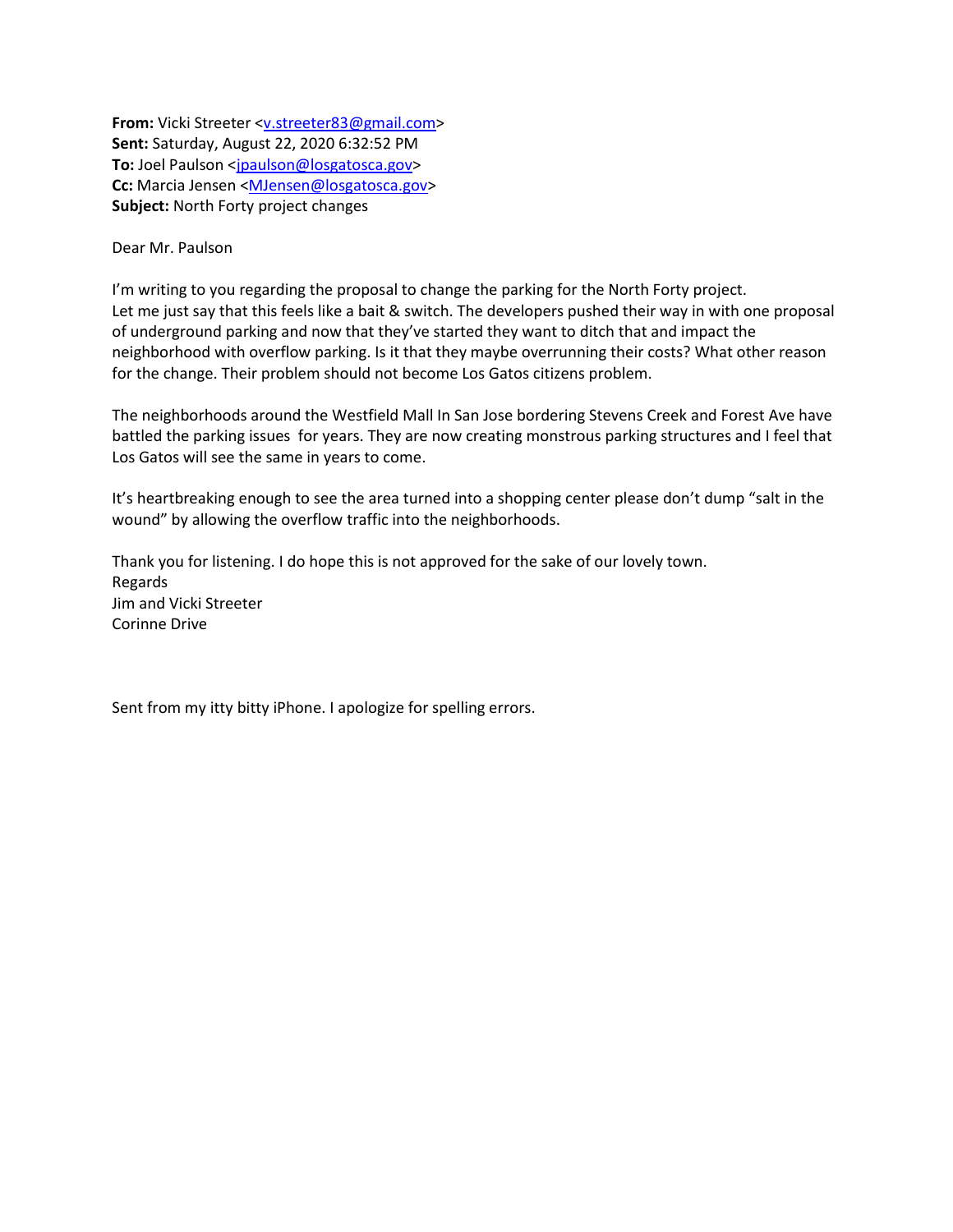**From:** Ken Aitchison [<kenny432@comcast.net>](mailto:kenny432@comcast.net) **Sent:** Saturday, August 22, 2020 6:13:52 PM To: Joel Paulson [<jpaulson@losgatosca.gov>](mailto:jpaulson@losgatosca.gov) **Subject:** North 40 proposal - Opposition to upcoming proposed changes

Hello Joe

I was recently made aware of an item that will come up at the Los Gatos Planning Commission this Wednesday 8/26.

Apparently, the developers of the North 40 project will be submitting an application to remove the underground parking located under the Market Hall. I am opposed to the entire project, but this change in particular should be soundly defeated by the commission. Traffic and parking will undoubtedly be heavily impacted by the project as it is currently planned. Removing this additional parking will mean:

- 1. Even more cars parked on nearby streets
- 2. Cars circulating in the parking lot looking for empty spots which will create even more traffic backups on the local streets

Please do what is right for the residents of Los Gatos and don't let the developers get away with this ploy to save money at our eventual expense.

Sincerely Dr. Kenneth Aitchison 804 Lilac Way Los Gatos 408-427-6991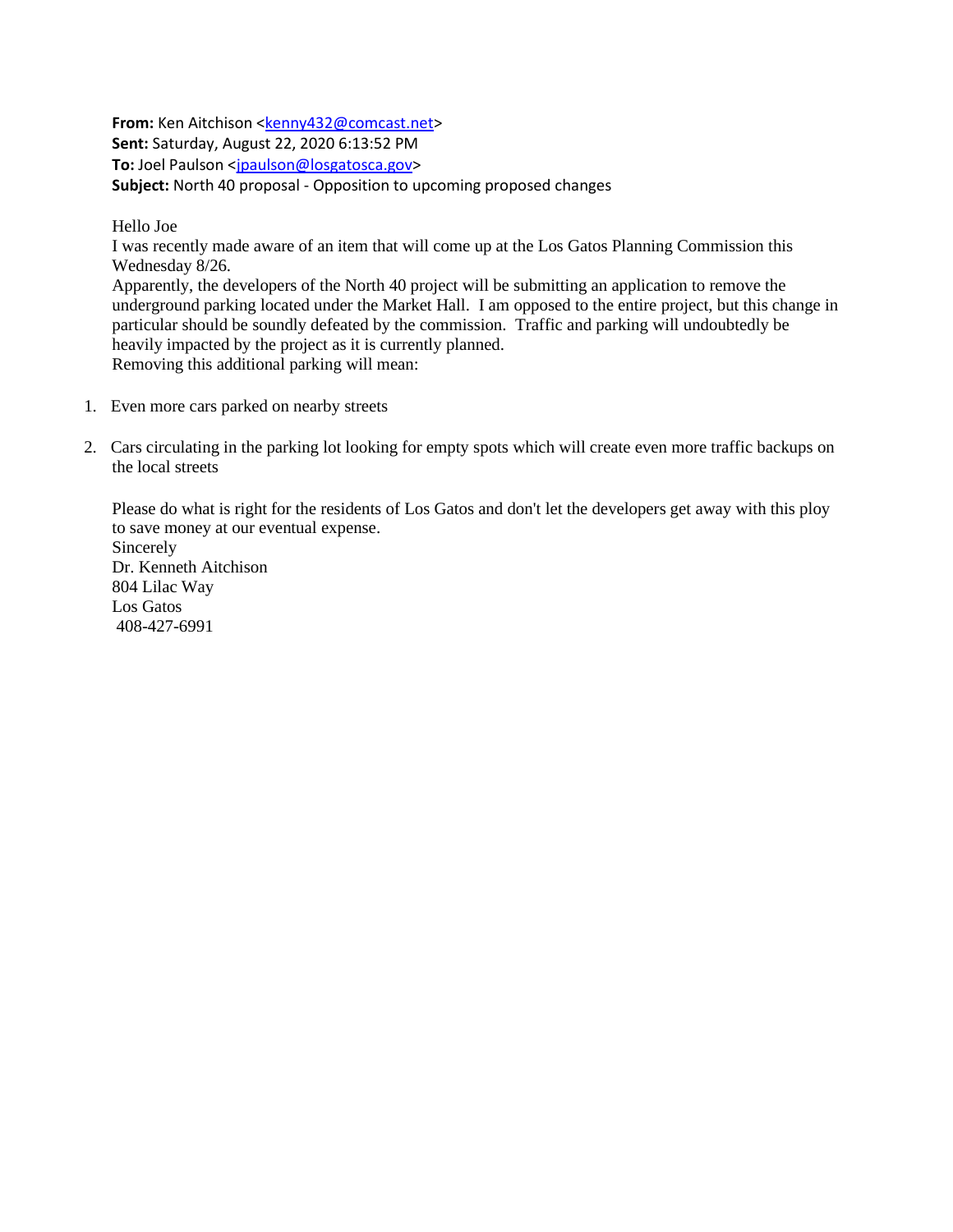**From:** Ruth And John Ransom <jransom1@comcast.net> **Sent:** Saturday, August 22, 2020 4:20:07 PM To: Joel Paulson [<jpaulson@losgatosca.gov>](mailto:jpaulson@losgatosca.gov) **Subject:** No 40 parking

Please do not let the North 40 change the original plans for underground parking. They are trying to cut costs without any thought to the needs of the people who will be living there. It's bad enough that this project was passed, please don't make another mistake by allowing less parking spaces.

Thank you for your consideration

John and Ruth Ransom Los Gatos residents since 1986

Sent from my iPhone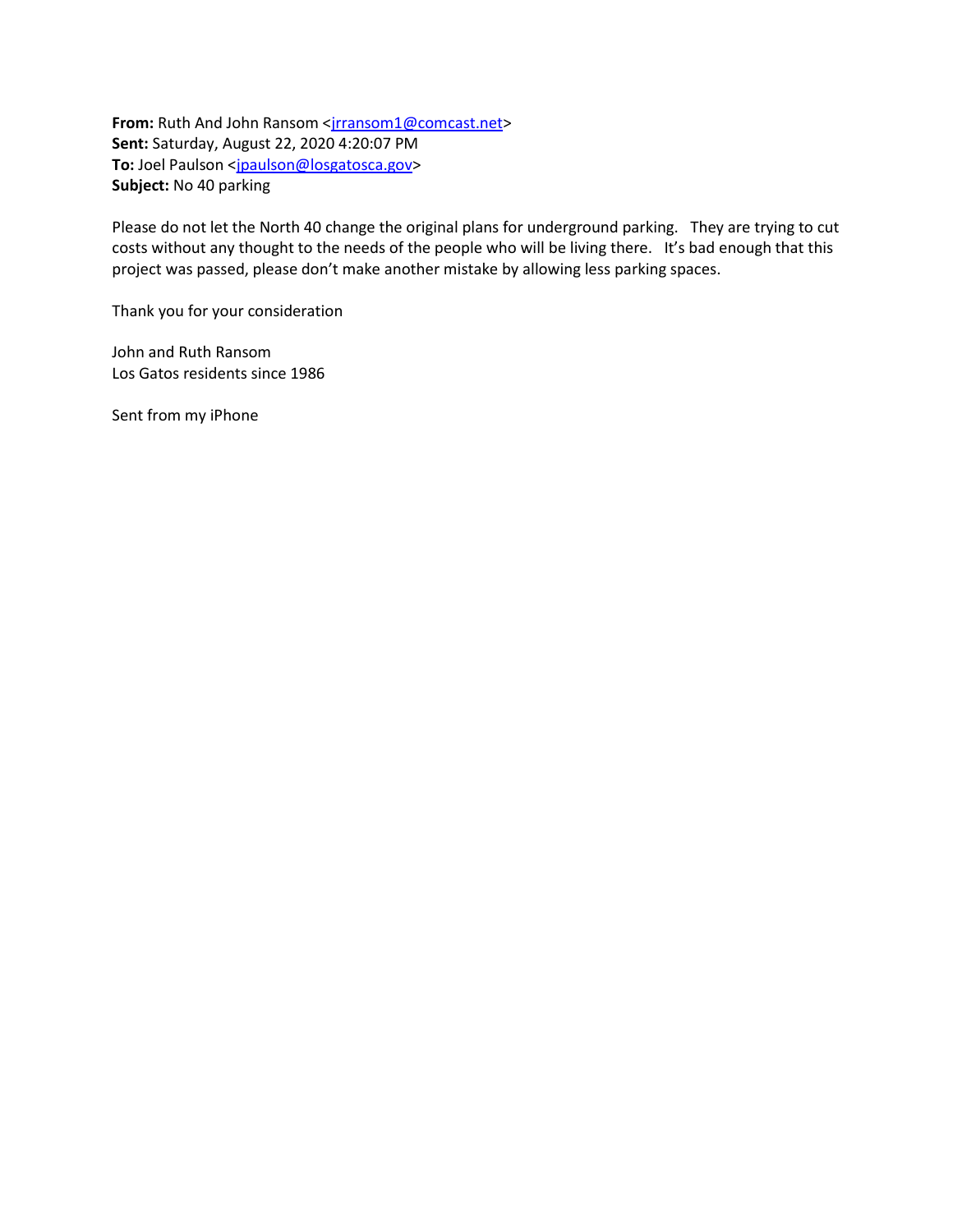**From:** Lisa Miller [<lisa.miller1622@gmail.com>](mailto:lisa.miller1622@gmail.com) **Sent:** Saturday, August 22, 2020 2:44:44 PM **To:** Joel Paulson [<jpaulson@losgatosca.gov>](mailto:jpaulson@losgatosca.gov) **Subject:** North 40 Parking

Dear Mr. Paulson,

My name is Lisa Miller and I am a Los Gatos resident. My home is near Lark Avenue (122 Highland Oaks Way) and the intense construction currently underway for the development of the North 40. It is my understanding that an application is being made to remove the underground parking structure located under the Market Hall. I am asking you to consider the effect this will have on the residents of this community and to reject this attempt to remove it from the plan. The removal of the underground parking structure will force parking to ground lots *or through the neighboring streets* - which includes the street where my home is located along with all my neighbors.

It is also my understanding the residential units have minimal parking, one car garage and street parking, which means any residential parking overflow has no where to go. Highland Oaks Drive and its adjoining cul-de-sacs will become parking areas and this is unacceptable.

In addition to keeping our already overcrowded street parking accessible to the residents is the benefit underground parking will provide the North 40 retail stores and their customers reducing the need for large ground level parking lots.

I implore you and the entire Planning Commission to reject any attempt to remove the planned underground parking structure and to hold the developer to their agreement to provide sufficient underground parking.

I thank you for your consideration in this important matter.

Regards,

Lisa Miller [Lisa.miller1622@gmail.com](mailto:Lisa.miller1622@gmail.com) 408-394-4253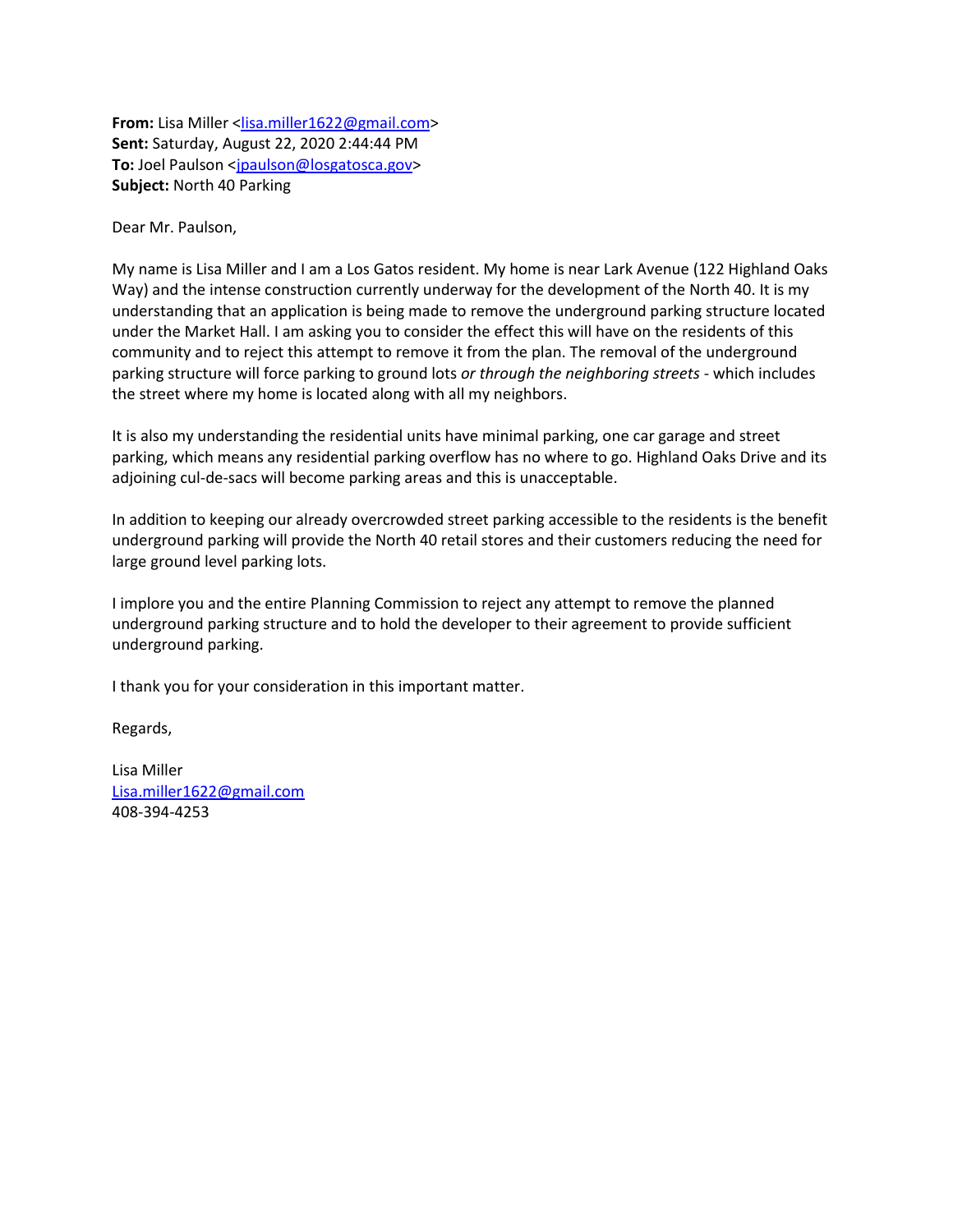**From:** [kjgavin@comcast.net](mailto:kjgavin@comcast.net) [<kjgavin@comcast.net>](mailto:kjgavin@comcast.net) **Sent:** Saturday, August 22, 2020 11:55:55 AM To: Joel Paulson [<jpaulson@losgatosca.gov>](mailto:jpaulson@losgatosca.gov) **Subject:** North 40 parking

I would like to respond to the reduction of parkIng spaces at the north 40.

I would not agree to reduce any parking. I look around town and there is a problem with the lack of parking now. This was done a long time ago. I understand that they never thought there would be that need. I would hope the town would learn from that and not grant the reduction of parking. Thank you, Kim Gavin

Sent from my iPad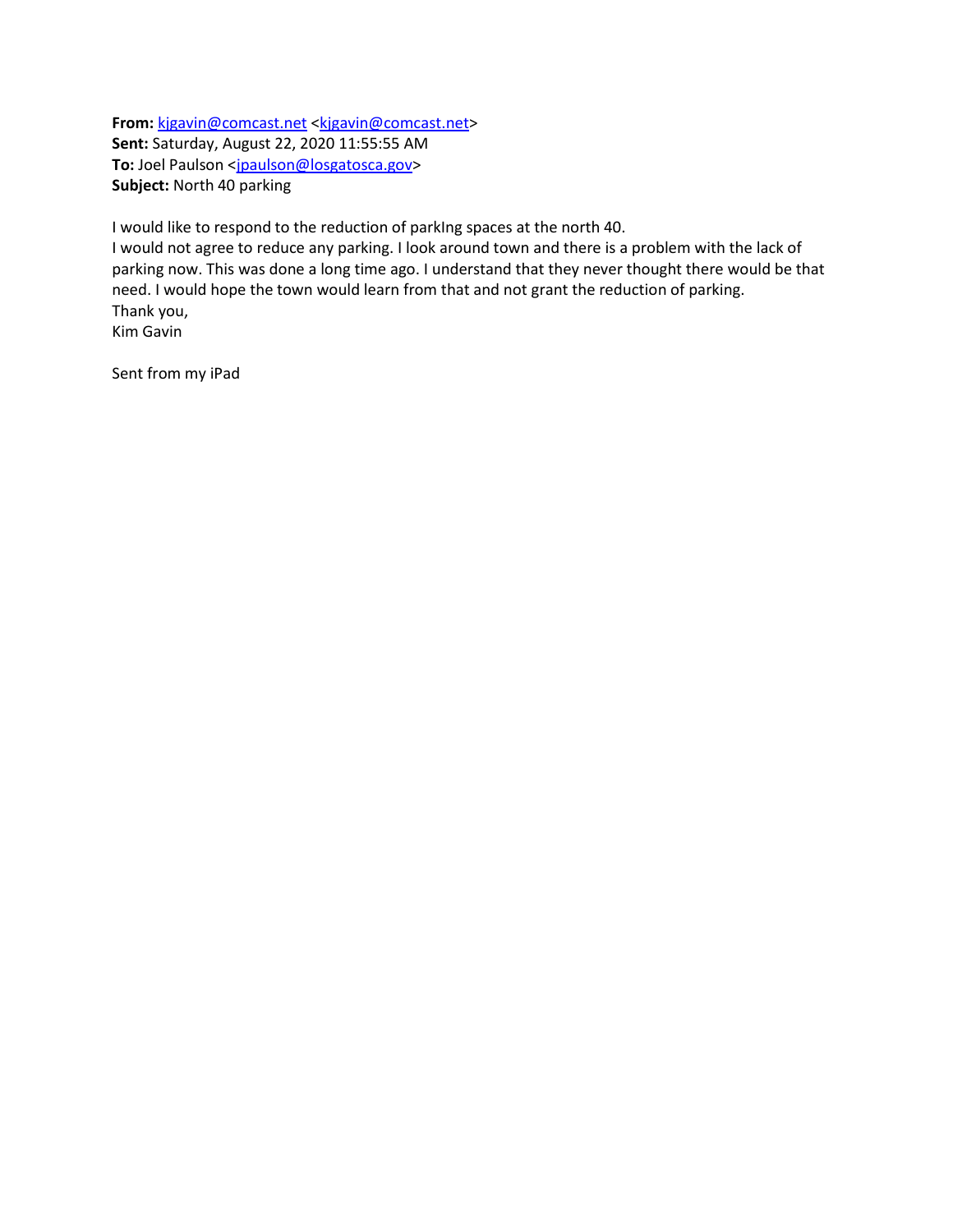From: Travis Hsu Engelman [<engelman.travis@gmail.com>](mailto:engelman.travis@gmail.com) **Sent:** Saturday, August 22, 2020 11:47:24 AM To: Joel Paulson [<jpaulson@losgatosca.gov>](mailto:jpaulson@losgatosca.gov) **Subject:** North 40 must have underground parking

Hi - I was informed the developers at North 40 are asking to revise the plan so they don't have to build underground parking. While I understand they would like to be more profitable - they are changing what has been agreed to.

I live across the street from N40 and would be tormented by people parking and walking to this establishment.

Please keep me updated on the request and tell me when I can voice my opinion to the planning commission.

Thanks Travis engelman 15090 Los Gatos Blvd 650-703-8164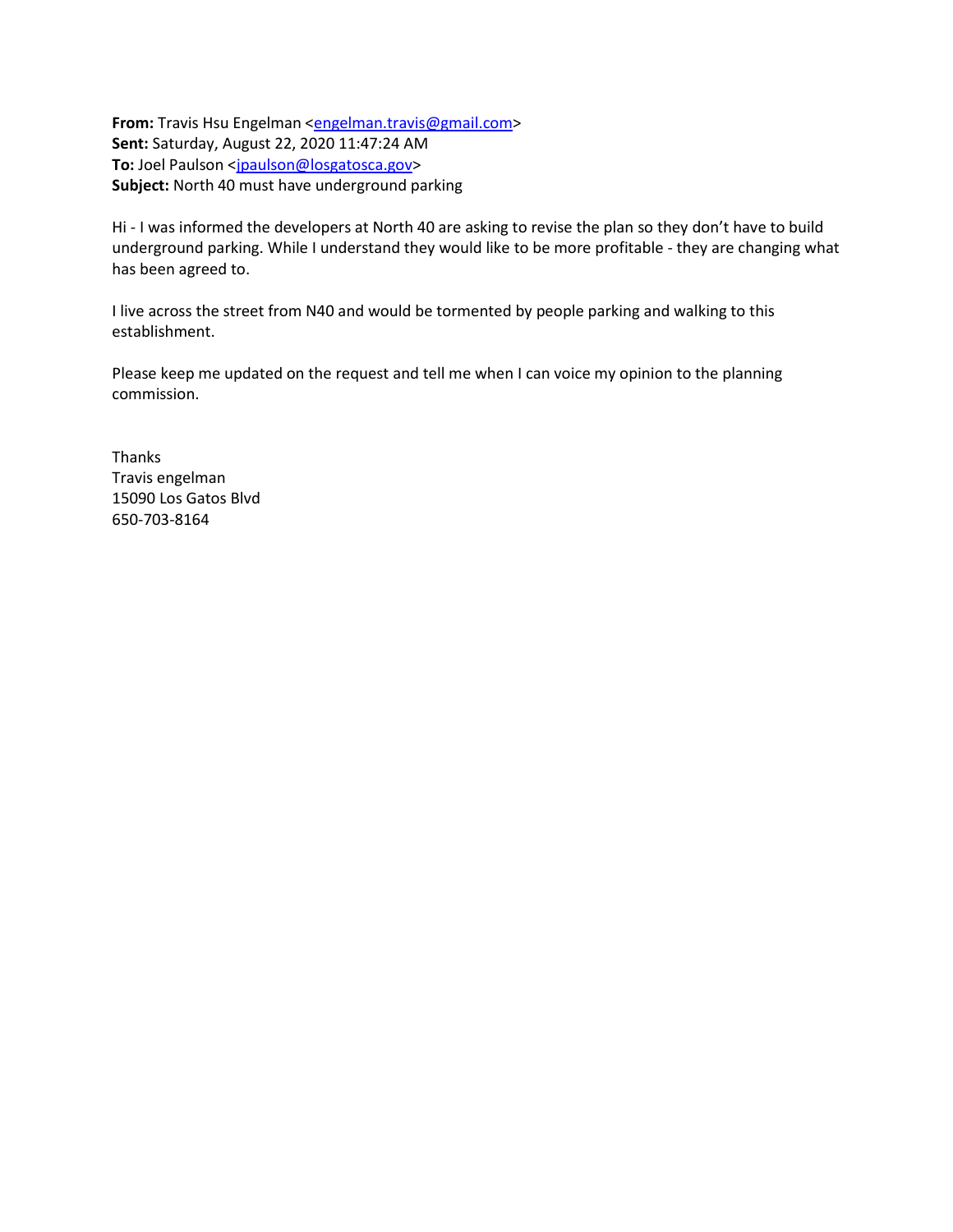**From:** Mark Miller [<markmiller3@me.com>](mailto:markmiller3@me.com) **Sent:** Saturday, August 22, 2020 10:34:10 AM **To:** Joel Paulson [<jpaulson@losgatosca.gov>](mailto:jpaulson@losgatosca.gov) **Cc:** Lisa Miller [<lisa.miller1622@gmail.com>](mailto:lisa.miller1622@gmail.com); Andrew Miller [<andrew.miller317@gmail.com>](mailto:andrew.miller317@gmail.com); Matthew Miller [<matthew.miller213@gmail.com>](mailto:matthew.miller213@gmail.com); Teresa Siguenza [<tsiguenza@saintlawrence.org>](mailto:tsiguenza@saintlawrence.org); Yuan and Maria Chou [<yuan\\_maria@yahoo.com>](mailto:yuan_maria@yahoo.com); Marie-Ange Eyoum [<meyoum@gmail.com>](mailto:meyoum@gmail.com); Renee Devore [<rdevore813@comcast.net>](mailto:rdevore813@comcast.net); [margaretmquigley@comcast.net](mailto:margaretmquigley@comcast.net) [<margaretmquigley@comcast.net>](mailto:margaretmquigley@comcast.net); [kendraburch@yahoo.com](mailto:kendraburch@yahoo.com) [<kendraburch@yahoo.com>](mailto:kendraburch@yahoo.com) **Subject:** North 40 Parking

Dear Mr. Paulson,

My name is Mark Miller and I am a Los Gatos resident. My home is near Lark Avenue and the intense construction currently underway for the development of the North 40. It is my understanding that an application is being made to remove the underground parking structure located under the Market Hall. I am asking you to consider the effect this will have on the residents of this community and to reject this attempt to remove it from the plan. The removal of the underground parking structure will force parking to ground lots *or through the neighboring streets* - which includes the street where my home is located along with all my neighbors.

It is also my understanding the residential units have minimal parking, one car garage and street parking, which means any residential parking overflow has no where to go. Highland Oaks Drive and its adjoining cul-de-sacs will become parking areas and this is unacceptable.

In addition to keeping our already overcrowded street parking accessible to the residents is the benefit underground parking will provide the North 40 retail stores and their customers reducing the need for large ground level parking lots.

I implore you and the entire Planning Commission to reject any attempt to remove the planned underground parking structure and to hold the developer to their agreement to provide sufficient underground parking.

I thank you for your consideration in this important matter.

Regards,

Mark Miller [markmiller3@me.com](mailto:markmiller3@me.com) 408-422-9324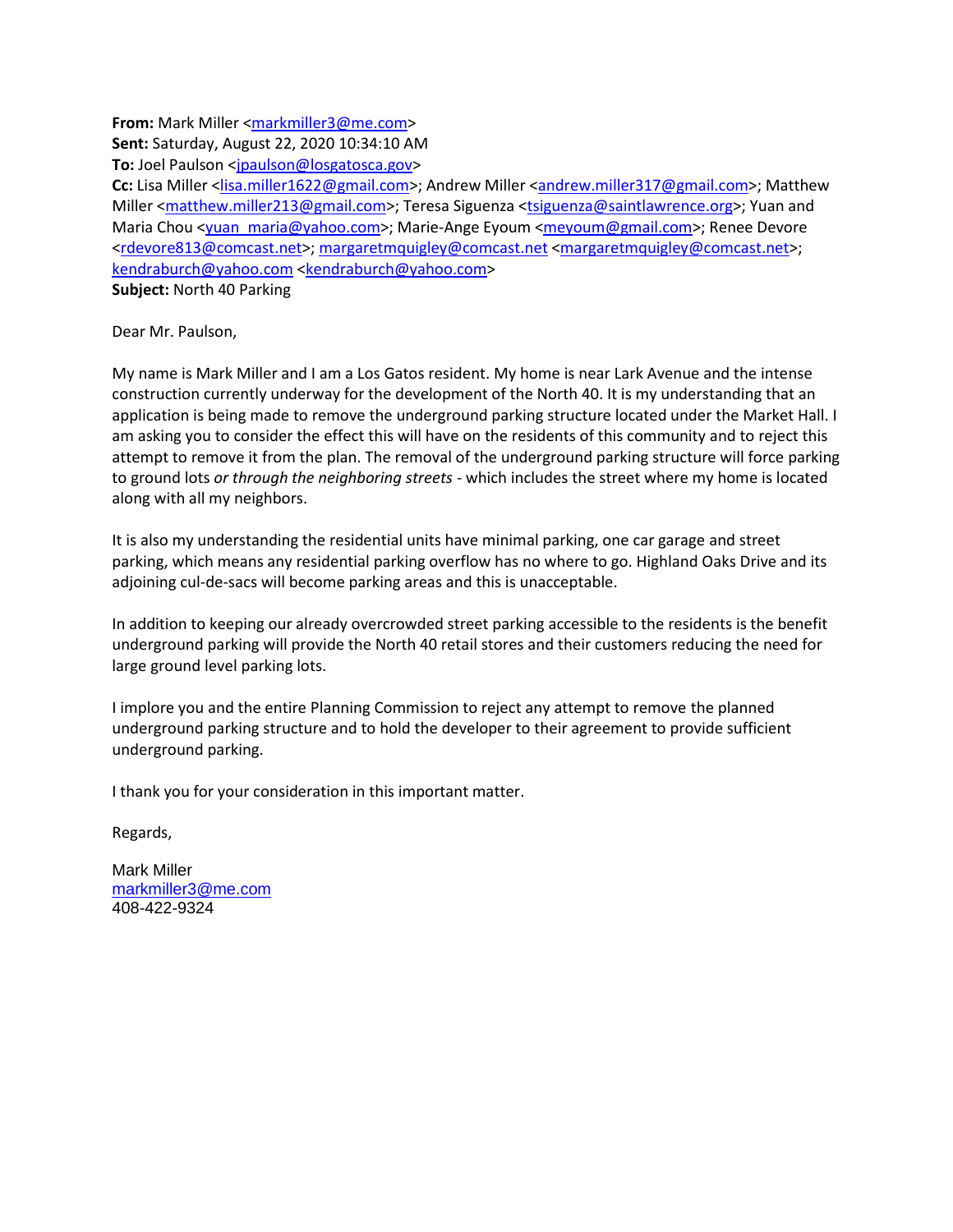**From:** Pat <br/> <br/> $$ **Sent:** Saturday, August 22, 2020 11:02:34 AM To: Joel Paulson [<jpaulson@losgatosca.gov>](mailto:jpaulson@losgatosca.gov) **Subject:** North 40/ Underground parking Market Hall

Please do not allow the North 40 to remove the underground parking beneath Market Hall that was previously mandated. We need the parking there so as to not encroach on neighboring area.

Thank you.

Patricia Blackburn Jim Blackburn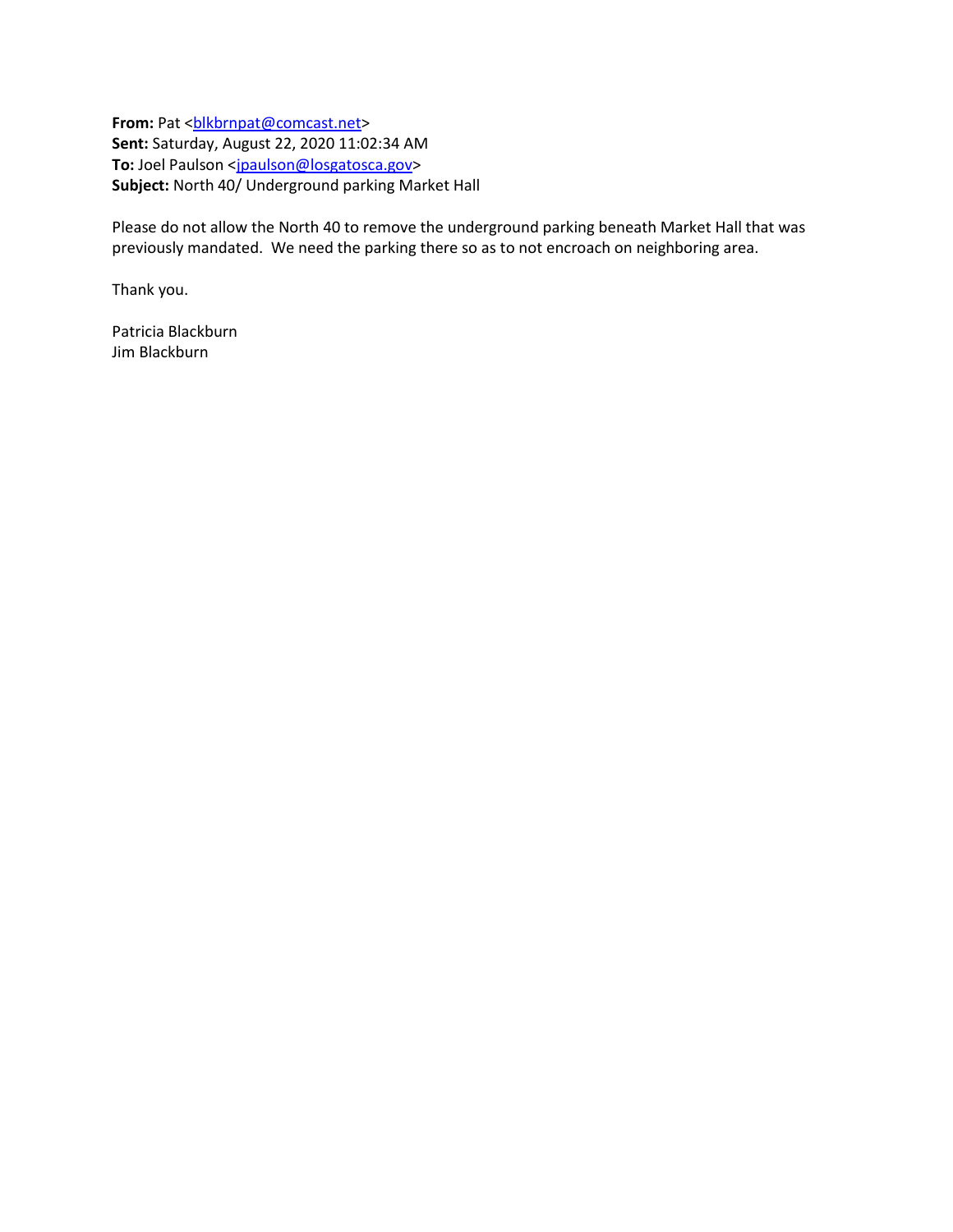**From:** Connie Kirby [<connie.kirby@gmail.com>](mailto:connie.kirby@gmail.com) **Sent:** Saturday, August 22, 2020 9:30:23 AM To: Joel Paulson [<jpaulson@losgatosca.gov>](mailto:jpaulson@losgatosca.gov) **Subject:** Proposed Parking Changes to North 40

Greetings -

Under NO circumstances should underground parking in the North 40 development be eliminated!

Where are retail customers supposed to park? Where are visitors supposed to park?

Congestion on surrounding streets will already increase with increased traffic from residents. If underground parking is eliminated traffic would surely be impacted negatively.

Available parking will mitigate traffic issues in general and prevent overflow of cars on neighboring streets.

Thanks!

**Connie Kirby Los Gatos, CA [www.ckirbyconsulting.com](https://gcc02.safelinks.protection.outlook.com/?url=http%3A%2F%2Fwww.ckirbyconsulting.com%2F&data=01%7C01%7Cjpaulson%40losgatosca.gov%7C1c56ccfc16c74b0f5c7908d846b8b34a%7C6d38cb6747eb4d139e7c523cd7ccecd5%7C1&sdata=9oapYZmn5NXSeL41od19qFc0H0bE8DRf6%2FrQQLasoKQ%3D&reserved=0)**

**"When you find yourself in a hole, stop digging!" (Will Rogers)**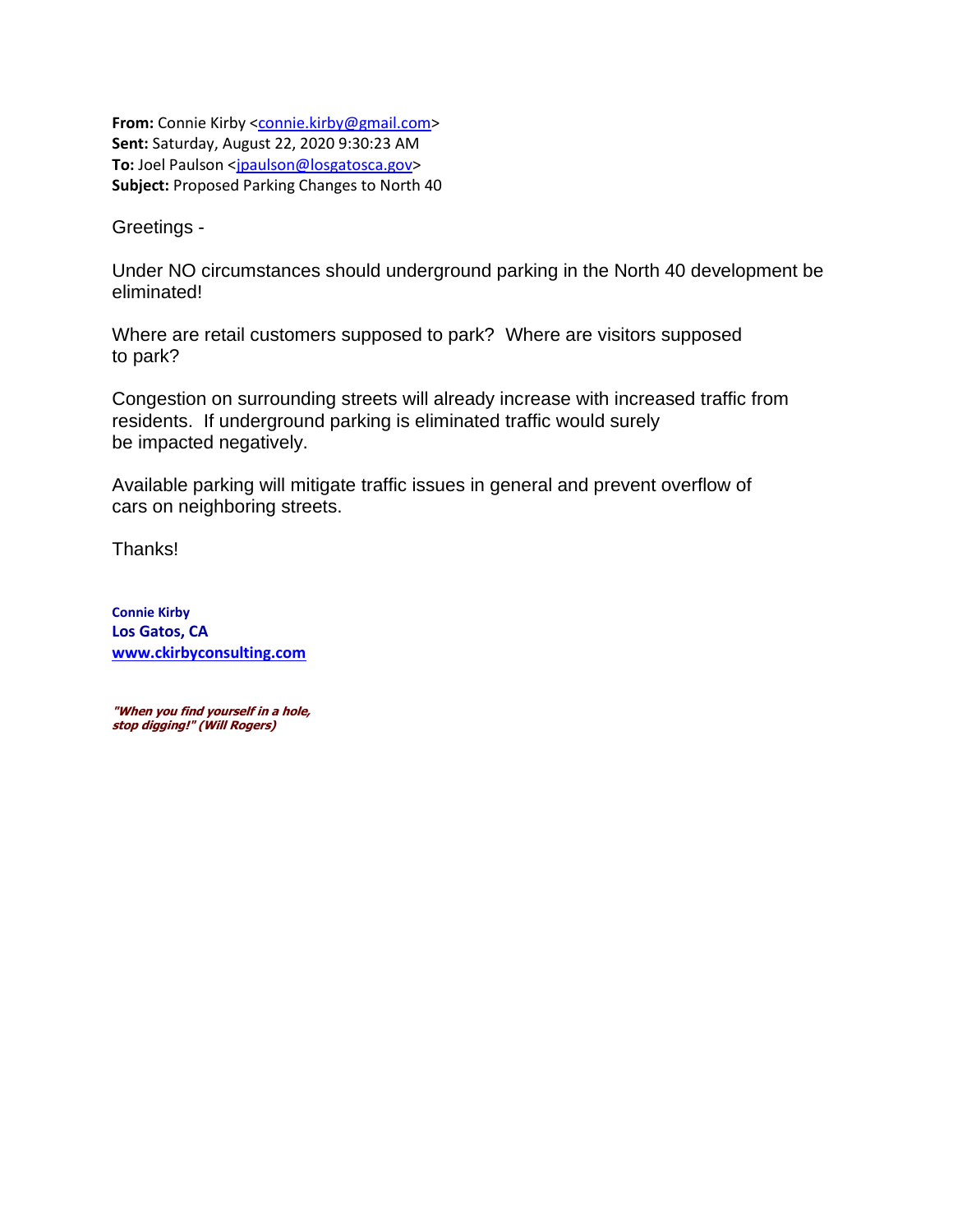**From:** T H [<isting50@gmail.com>](mailto:isting50@gmail.com) **Sent:** Friday, August 21, 2020 10:59:56 PM To: Joel Paulson [<jpaulson@losgatosca.gov>](mailto:jpaulson@losgatosca.gov) **Subject:** North 40 underground parking

Hi - I want to send an email expressing my concern for the application from developers to not have underground parking in North 40. We need to have underground to allow the development to be successful.

Thanks for your consideration.

- Ting

Sent from my iPhone